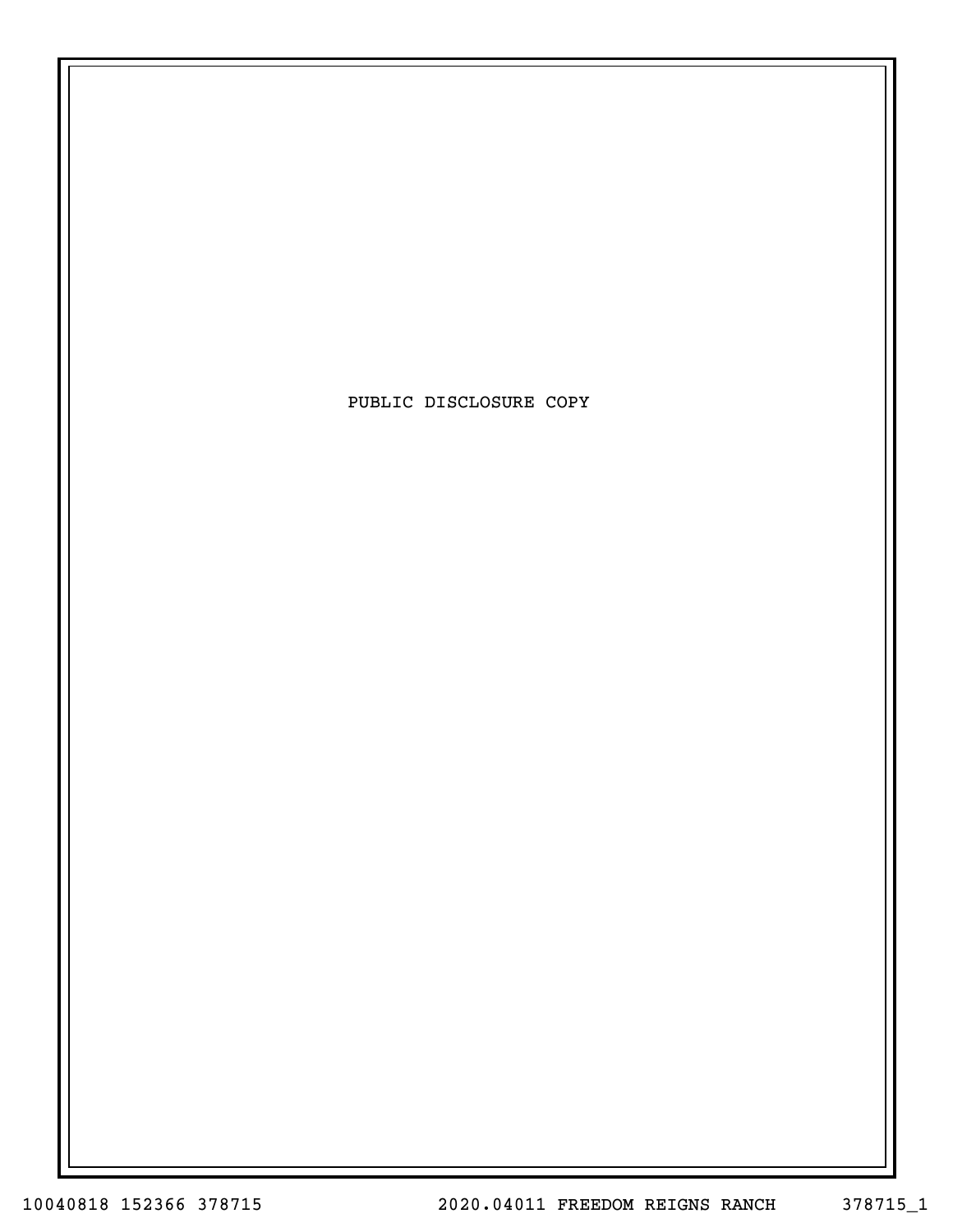# (Rev. January 2020)  $\begin{array}{|c|c|c|c|c|}\n\hline\n\textbf{Example} & \textbf{Exempt Organization Return} & \textbf{C1545-0047} & \textbf{C1545-0047} & \textbf{D201} & \textbf{D31} & \textbf{D41} & \textbf{D545-0047} & \textbf{D545-0047} & \textbf{D61} & \textbf{D75-0047} & \textbf{D81} & \textbf{D81-0047} & \textbf{D91-0047} & \textbf{D10-004$ Application for Automatic Extension of Time To File an

Department of the Treasury Internal Revenue Service

| File a separate application for each return.

| Go to www.irs.gov/Form8868 for the latest information.

Electronic filing (e-file). You can electronically file Form 8868 to request a 6-month automatic extension of time to file any of the filing of this form, visit www.irs.gov/e-file-providers/e-file-for-charities-and-non-profits. forms listed below with the exception of Form 8870, Information Return for Transfers Associated With Certain Personal Benefit Contracts, for which an extension request must be sent to the IRS in paper format (see instructions). For more details on the electronic

### Automatic 6-Month Extension of Time. Only submit original (no copies needed).

All corporations required to file an income tax return other than Form 990-T (including 1120-C filers), partnerships, REMICs, and trusts must use Form 7004 to request an extension of time to file income tax returns.

| Name of exempt organization or other filer, see instructions.<br>Type or   |                                                                                                                                                                                                                                                                                                                                                                                                                                                                                                                                                                                                                                                                                                                                                                                                                                                       |      |                                                                                                                                                                                                                                                                                                                |              |    | Taxpayer identification number (TIN) |
|----------------------------------------------------------------------------|-------------------------------------------------------------------------------------------------------------------------------------------------------------------------------------------------------------------------------------------------------------------------------------------------------------------------------------------------------------------------------------------------------------------------------------------------------------------------------------------------------------------------------------------------------------------------------------------------------------------------------------------------------------------------------------------------------------------------------------------------------------------------------------------------------------------------------------------------------|------|----------------------------------------------------------------------------------------------------------------------------------------------------------------------------------------------------------------------------------------------------------------------------------------------------------------|--------------|----|--------------------------------------|
| print                                                                      | FREEDOM REIGNS RANCH                                                                                                                                                                                                                                                                                                                                                                                                                                                                                                                                                                                                                                                                                                                                                                                                                                  |      |                                                                                                                                                                                                                                                                                                                |              |    | 81-4634781                           |
| File by the<br>due date for<br>filing your<br>return. See<br>instructions. | Number, street, and room or suite no. If a P.O. box, see instructions.<br>1725 BARKER ROAD<br>City, town or post office, state, and ZIP code. For a foreign address, see instructions.                                                                                                                                                                                                                                                                                                                                                                                                                                                                                                                                                                                                                                                                |      |                                                                                                                                                                                                                                                                                                                |              |    |                                      |
|                                                                            | THOMPSON STATION, TN 37179                                                                                                                                                                                                                                                                                                                                                                                                                                                                                                                                                                                                                                                                                                                                                                                                                            |      |                                                                                                                                                                                                                                                                                                                |              |    |                                      |
|                                                                            | Enter the Return Code for the return that this application is for (file a separate application for each return)                                                                                                                                                                                                                                                                                                                                                                                                                                                                                                                                                                                                                                                                                                                                       |      |                                                                                                                                                                                                                                                                                                                |              |    | $\mathbf 0$<br>1                     |
| <b>Application</b>                                                         |                                                                                                                                                                                                                                                                                                                                                                                                                                                                                                                                                                                                                                                                                                                                                                                                                                                       |      | Return Application                                                                                                                                                                                                                                                                                             |              |    | Return                               |
| <b>Is For</b>                                                              |                                                                                                                                                                                                                                                                                                                                                                                                                                                                                                                                                                                                                                                                                                                                                                                                                                                       | Code | Is For                                                                                                                                                                                                                                                                                                         |              |    | Code                                 |
|                                                                            | Form 990 or Form 990-EZ                                                                                                                                                                                                                                                                                                                                                                                                                                                                                                                                                                                                                                                                                                                                                                                                                               | 01   | Form 990-T (corporation)                                                                                                                                                                                                                                                                                       |              |    | 07                                   |
| Form 990-BL                                                                |                                                                                                                                                                                                                                                                                                                                                                                                                                                                                                                                                                                                                                                                                                                                                                                                                                                       | 02   | Form 1041-A                                                                                                                                                                                                                                                                                                    |              |    | 08                                   |
|                                                                            | Form 4720 (individual)                                                                                                                                                                                                                                                                                                                                                                                                                                                                                                                                                                                                                                                                                                                                                                                                                                | 03   | Form 4720 (other than individual)                                                                                                                                                                                                                                                                              |              |    | 09                                   |
| Form 990-PF                                                                |                                                                                                                                                                                                                                                                                                                                                                                                                                                                                                                                                                                                                                                                                                                                                                                                                                                       | 04   | Form 5227                                                                                                                                                                                                                                                                                                      |              |    | 10                                   |
|                                                                            | Form 990-T (sec. 401(a) or 408(a) trust)                                                                                                                                                                                                                                                                                                                                                                                                                                                                                                                                                                                                                                                                                                                                                                                                              | 05   | Form 6069                                                                                                                                                                                                                                                                                                      |              |    | 11                                   |
|                                                                            | Form 990-T (trust other than above)<br>PURYEAR AND NOONAN, CPAS                                                                                                                                                                                                                                                                                                                                                                                                                                                                                                                                                                                                                                                                                                                                                                                       | 06   | Form 8870                                                                                                                                                                                                                                                                                                      |              |    | 12                                   |
| $box \blacktriangleright$<br>1<br>$\mathbf{2}$                             | Telephone No. $\triangleright$ (615) 296-0500<br>• If this is for a Group Return, enter the organization's four digit Group Exemption Number (GEN) _________. If this is for the whole group, check this<br>. If it is for part of the group, check this box $\blacktriangleright$  <br>I request an automatic 6-month extension of time until<br>the organization named above. The extension is for the organization's return for:<br>$\blacktriangleright$ $\boxed{\text{X}}$ calendar year 2020 or<br>tax year beginning the state of the state of the state of the state of the state of the state of the state of the state of the state of the state of the state of the state of the state of the state of the state of the stat<br>If the tax year entered in line 1 is for less than 12 months, check reason:<br>Change in accounting period |      | Fax No.<br><u> 1989 - Johann John Stone, mars et al. 1989 - John Stone, mars et al. 1989 - John Stone, mars et al. 1989 - John Stone</u><br>and attach a list with the names and TINs of all members the extension is for.<br>NOVEMBER 15, 2021 , to file the exempt organization return for<br>Initial return | Final return |    |                                      |
| За                                                                         | If this application is for Forms 990-BL, 990-PF, 990-T, 4720, or 6069, enter the tentative tax, less<br>any nonrefundable credits. See instructions.                                                                                                                                                                                                                                                                                                                                                                                                                                                                                                                                                                                                                                                                                                  |      |                                                                                                                                                                                                                                                                                                                | За           | \$ | $0$ .                                |
| b                                                                          | If this application is for Forms 990-PF, 990-T, 4720, or 6069, enter any refundable credits and                                                                                                                                                                                                                                                                                                                                                                                                                                                                                                                                                                                                                                                                                                                                                       |      |                                                                                                                                                                                                                                                                                                                |              |    |                                      |
|                                                                            | estimated tax payments made. Include any prior year overpayment allowed as a credit.                                                                                                                                                                                                                                                                                                                                                                                                                                                                                                                                                                                                                                                                                                                                                                  |      |                                                                                                                                                                                                                                                                                                                | 3b           | \$ | 0.                                   |
| c                                                                          | <b>Balance due.</b> Subtract line 3b from line 3a. Include your payment with this form, if required, by                                                                                                                                                                                                                                                                                                                                                                                                                                                                                                                                                                                                                                                                                                                                               |      |                                                                                                                                                                                                                                                                                                                |              |    |                                      |
|                                                                            | using EFTPS (Electronic Federal Tax Payment System). See instructions.                                                                                                                                                                                                                                                                                                                                                                                                                                                                                                                                                                                                                                                                                                                                                                                |      |                                                                                                                                                                                                                                                                                                                | Зc           | \$ | 0.                                   |
| instructions.<br><b>LHA</b>                                                | Caution: If you are going to make an electronic funds withdrawal (direct debit) with this Form 8868, see Form 8453-EO and Form 8879-EO for payment<br>For Privacy Act and Paperwork Reduction Act Notice, see instructions.                                                                                                                                                                                                                                                                                                                                                                                                                                                                                                                                                                                                                           |      |                                                                                                                                                                                                                                                                                                                |              |    | Form 8868 (Rev. 1-2020)              |

023841 04-01-20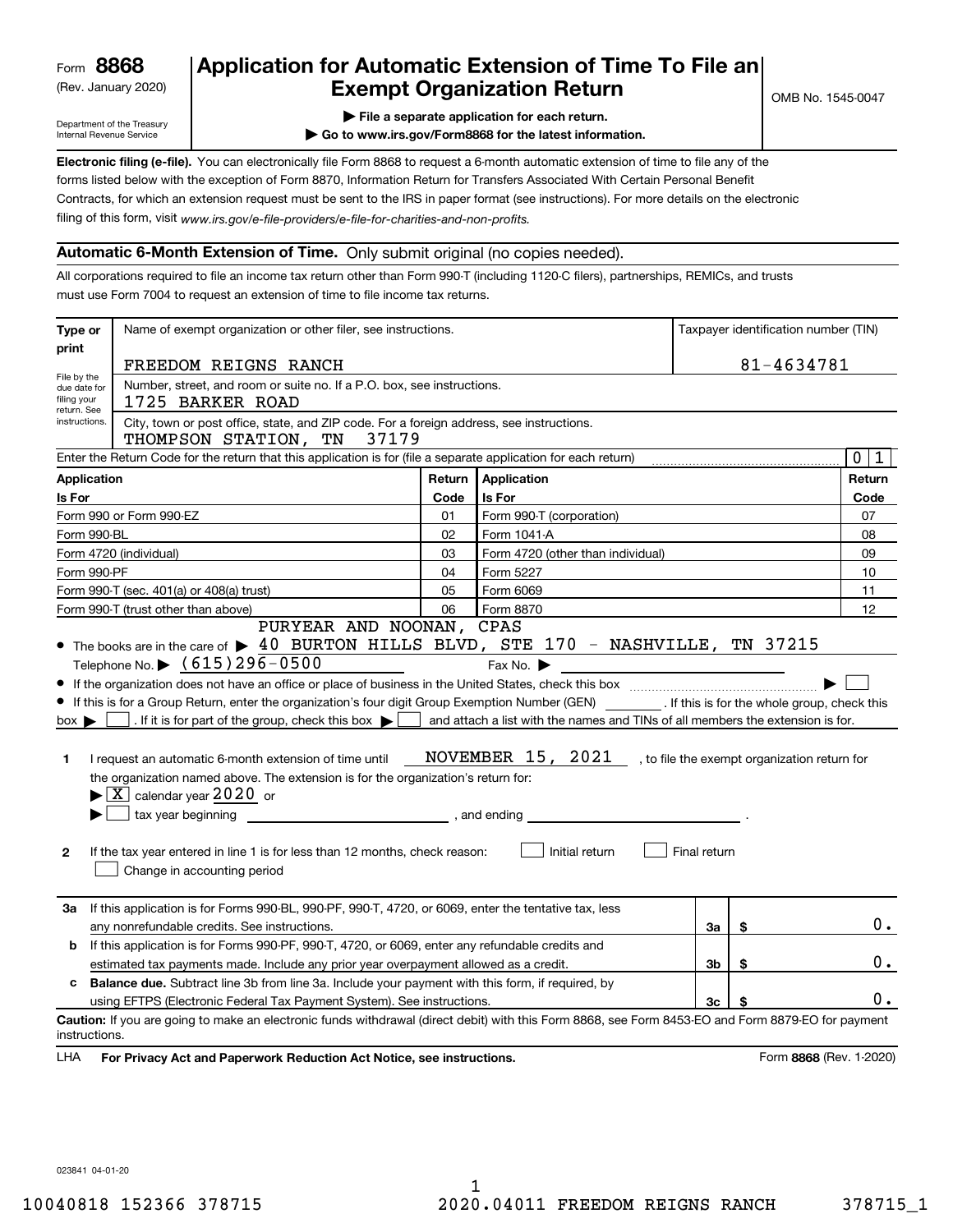|                   |                         |                                 | PUBLIC DISCLOSURE COPY **<br><b>Short Form</b>                                                                                                                                                                                 |                                |                              |              | OMB No. 1545-0047                                                |
|-------------------|-------------------------|---------------------------------|--------------------------------------------------------------------------------------------------------------------------------------------------------------------------------------------------------------------------------|--------------------------------|------------------------------|--------------|------------------------------------------------------------------|
|                   |                         | $F_{\text{GCD}}$ 990-EZ         | <b>Return of Organization Exempt From Income Tax</b>                                                                                                                                                                           |                                |                              |              |                                                                  |
|                   |                         |                                 | Under section 501(c), 527, or 4947(a)(1) of the Internal Revenue Code (except private foundations)                                                                                                                             |                                |                              |              | 2020                                                             |
|                   |                         |                                 | Do not enter social security numbers on this form, as it may be made public.                                                                                                                                                   |                                |                              |              |                                                                  |
|                   |                         | Department of the Treasury      |                                                                                                                                                                                                                                |                                |                              |              | <b>Open to Public</b>                                            |
|                   |                         | <b>Internal Revenue Service</b> | ▶ Go to www.irs.gov/Form990EZ for instructions and the latest information.                                                                                                                                                     |                                |                              |              | Inspection                                                       |
|                   |                         |                                 | For the 2020 calendar year, or tax year beginning                                                                                                                                                                              | and ending                     |                              |              |                                                                  |
|                   | Check if<br>applicable: |                                 | <b>C</b> Name of organization                                                                                                                                                                                                  |                                |                              |              | D Employer identification number                                 |
|                   |                         | Address change                  |                                                                                                                                                                                                                                |                                |                              |              |                                                                  |
|                   |                         | Name change                     | FREEDOM REIGNS RANCH<br>Number and street (or P.O. box if mail is not delivered to street address)                                                                                                                             | Room/suite                     | <b>E</b> Telephone number    | 81-4634781   |                                                                  |
|                   |                         | Initial return<br>Final return/ | 1725 BARKER ROAD                                                                                                                                                                                                               |                                |                              |              | $615 - 513 - 6264$                                               |
|                   |                         | terminated<br>Amended return    | City or town, state or province, country, and ZIP or foreign postal code                                                                                                                                                       |                                | <b>F</b> Group Exemption     |              |                                                                  |
|                   |                         | Application pending             | THOMPSON STATION, TN<br>37179                                                                                                                                                                                                  |                                | Number $\blacktriangleright$ |              |                                                                  |
|                   |                         | <b>G</b> Accounting Method:     | $\boxed{\mathbf{X}}$ Cash<br>Recrual<br>Other (specify) $\blacktriangleright$                                                                                                                                                  |                                |                              |              | $H$ Check $\blacktriangleright$ $\lfloor$ if the organization is |
|                   |                         |                                 | Website: WWW.FREEDOMREIGNSRANCH.COM                                                                                                                                                                                            |                                |                              |              | not required to attach Schedule B                                |
|                   |                         |                                 | <b>Tax-exempt status</b> (check only one) $ \boxed{\mathbf{X}}$ 501(c)(3)<br>$501(c)$ (<br>$\sqrt{\frac{2}{1}}$ (insert no.)                                                                                                   | 527<br>4947(a)(1) or $\lfloor$ |                              |              | (Form 990, 990-EZ, or 990-PF).                                   |
|                   |                         | K Form of organization:         | $\boxed{\mathbf{X}}$ Corporation<br>$\Box$ Trust<br>Association<br>Other                                                                                                                                                       |                                |                              |              |                                                                  |
|                   |                         |                                 | L Add lines 5b, 6c, and 7b to line 9 to determine gross receipts. If gross receipts are \$200,000 or more, or if total assets (Part II,                                                                                        |                                |                              |              |                                                                  |
|                   |                         |                                 | column (B)) are \$500,000 or more, file Form 990 instead of Form 990-EZ                                                                                                                                                        |                                | $\blacktriangleright$ \$     |              | 114,534.                                                         |
|                   | Part I                  |                                 | Revenue, Expenses, and Changes in Net Assets or Fund Balances (see the instructions for Part I)                                                                                                                                |                                |                              |              |                                                                  |
|                   |                         |                                 | Check if the organization used Schedule 0 to respond to any question in this Part Incommunically contained the organization used Schedule 0 to respond to any question in this Part I                                          |                                |                              |              | X  <br>113,766.                                                  |
|                   | 1<br>2                  |                                 | Contributions, gifts, grants, and similar amounts received                                                                                                                                                                     |                                | $\overline{2}$               | $\mathbf{1}$ |                                                                  |
|                   | 3                       |                                 | Membership dues and assessments [111] Martin Martin Martin Martin Martin Martin Martin Martin Martin Martin Ma                                                                                                                 |                                | $\mathbf{3}$                 |              |                                                                  |
|                   | 4                       |                                 |                                                                                                                                                                                                                                |                                | $\overline{\mathbf{4}}$      |              |                                                                  |
|                   | 5а                      |                                 | 5а                                                                                                                                                                                                                             |                                |                              |              |                                                                  |
|                   |                         |                                 | 5 <sub>b</sub><br>Less: cost or other basis and sales expenses [1111] [111] Less: cost or other basis and sales expenses [111] [11] $\frac{1}{2}$                                                                              |                                |                              |              |                                                                  |
|                   | C                       |                                 | Gain or (loss) from sale of assets other than inventory (subtract line 5b from line 5a)                                                                                                                                        |                                | 5c                           |              |                                                                  |
|                   | 6                       |                                 | Gaming and fundraising events:                                                                                                                                                                                                 |                                |                              |              |                                                                  |
|                   | a                       |                                 | Gross income from gaming (attach Schedule G if greater than                                                                                                                                                                    |                                |                              |              |                                                                  |
|                   |                         | \$15,000                        | 6a                                                                                                                                                                                                                             |                                |                              |              |                                                                  |
| Revenue           |                         |                                 | Gross income from fundraising events (not including \$                                                                                                                                                                         | of contributions               |                              |              |                                                                  |
|                   |                         |                                 | from fundraising events reported on line 1) (attach Schedule G if the sum of such                                                                                                                                              |                                |                              |              |                                                                  |
|                   |                         |                                 | gross income and contributions exceeds \$15,000)<br>6b                                                                                                                                                                         |                                |                              |              |                                                                  |
|                   | C                       |                                 | Less: direct expenses from gaming and fundraising events<br>6c                                                                                                                                                                 |                                | 6d                           |              |                                                                  |
|                   | 7a                      |                                 | 7a<br>Gross sales of inventory, less returns and allowances                                                                                                                                                                    |                                | 168.                         |              |                                                                  |
|                   | b                       |                                 | 7b                                                                                                                                                                                                                             |                                |                              |              |                                                                  |
|                   | C                       |                                 |                                                                                                                                                                                                                                |                                | 7c                           |              | 168.                                                             |
|                   | 8                       |                                 | SEE SCHEDULE O<br>Other revenue (describe in Schedule O)                                                                                                                                                                       |                                | 8                            |              | 600.                                                             |
|                   | 9                       |                                 |                                                                                                                                                                                                                                |                                |                              | 9            | 114,534.                                                         |
|                   | 10                      |                                 |                                                                                                                                                                                                                                |                                | 10                           |              |                                                                  |
|                   | 11                      |                                 |                                                                                                                                                                                                                                |                                | 11                           |              |                                                                  |
|                   | 12                      |                                 | Salaries, other compensation, and employee benefits                                                                                                                                                                            |                                | 12                           |              | 34, 279.<br>600.                                                 |
| Expenses          | 13                      |                                 |                                                                                                                                                                                                                                |                                | 13                           |              | 23,000.                                                          |
|                   | 14<br>15                |                                 | Occupancy, rent, utilities, and maintenance Material Materian Material SEE SCHEDULE O<br>Printing, publications, postage, and shipping                                                                                         |                                | 14<br>15                     |              |                                                                  |
|                   | 16                      |                                 | SEE SCHEDULE O<br>Other expenses (describe in Schedule O)                                                                                                                                                                      |                                | 16                           |              | 57,066.                                                          |
|                   | 17                      |                                 | Total expenses. Add lines 10 through 16                                                                                                                                                                                        |                                | 17                           |              | 114,945.                                                         |
|                   | 18                      |                                 | Excess or (deficit) for the year (subtract line 17 from line 9)                                                                                                                                                                |                                | 18                           |              | $-411.$                                                          |
| <b>Net Assets</b> | 19                      |                                 | Net assets or fund balances at beginning of year (from line 27, column (A))                                                                                                                                                    |                                |                              |              |                                                                  |
|                   |                         |                                 | (must agree with end-of-year figure reported on prior year's return) match match and the match contains an interest of the state of must be also also all the state of the state of must be also all the state of must be also |                                | 19                           |              | <u>62,194.</u>                                                   |
|                   | 20                      |                                 | Other changes in net assets or fund balances (explain in Schedule O)                                                                                                                                                           |                                | 20                           |              | $\overline{0}$                                                   |
|                   | 21                      |                                 | Net assets or fund balances at end of year. Combine lines 18 through 20                                                                                                                                                        |                                | 21                           |              | 61,783.                                                          |

For Paperwork Reduction Act Notice, see the separate instructions. LHA Form (2020)

990-EZ

032171 01-08-21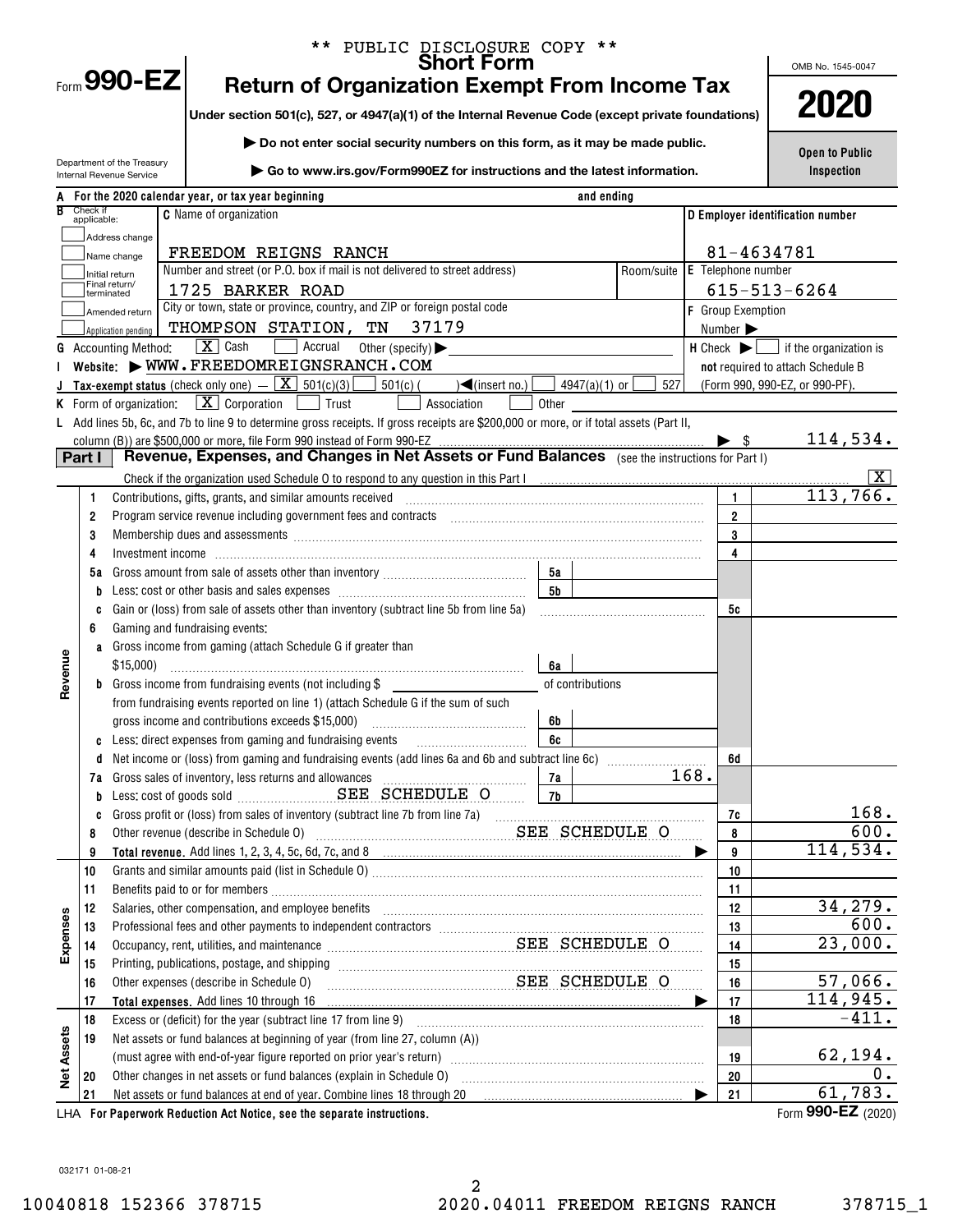|    | FREEDOM REIGNS RANCH<br>Form 990-EZ (2020)                                                                                                                                                                                                                                                     |                     |                                       |              | 81-4634781                                           |                 | Page 2                  |
|----|------------------------------------------------------------------------------------------------------------------------------------------------------------------------------------------------------------------------------------------------------------------------------------------------|---------------------|---------------------------------------|--------------|------------------------------------------------------|-----------------|-------------------------|
|    | <b>Balance Sheets</b> (see the instructions for Part II)<br>Part II                                                                                                                                                                                                                            |                     |                                       |              |                                                      |                 |                         |
|    | Check if the organization used Schedule O to respond to any question in this Part II                                                                                                                                                                                                           |                     |                                       |              |                                                      |                 | $\overline{\mathbf{X}}$ |
|    |                                                                                                                                                                                                                                                                                                |                     | (A) Beginning of year                 |              |                                                      | (B) End of year |                         |
| 22 | Cash, savings, and investments [111] Cash, saving and investments [11] Cash, savings, and investments [11] [11                                                                                                                                                                                 |                     | 38, 194.                              | 22           |                                                      |                 | 43,783.                 |
| 23 |                                                                                                                                                                                                                                                                                                |                     |                                       | 23           |                                                      |                 |                         |
| 24 |                                                                                                                                                                                                                                                                                                |                     | 24,000.                               | 24           |                                                      |                 | 18,000.                 |
| 25 | Total assets <b>continuum contract and assets contract and assets contract and assets contract and assets contract and assets</b>                                                                                                                                                              |                     | 62, 194.                              | 25           |                                                      |                 | 61,783.                 |
| 26 |                                                                                                                                                                                                                                                                                                |                     | $0$ .                                 | 26           |                                                      |                 | 0.                      |
| 27 | Net assets or fund balances (line 27 of column (B) must agree with line 21)                                                                                                                                                                                                                    |                     | 62, 194.                              | 27           |                                                      |                 | 61,783.                 |
|    | Statement of Program Service Accomplishments (see the instructions for Part III)<br>Part III                                                                                                                                                                                                   |                     |                                       |              |                                                      | <b>Expenses</b> |                         |
|    | Check if the organization used Schedule O to respond to any question in this Part III                                                                                                                                                                                                          |                     |                                       | $\mathbf{X}$ | (Required for section<br>$501(c)(3)$ and $501(c)(4)$ |                 |                         |
|    | What is the organization's primary exempt purpose? $SEE$ $SCHEDULE$ $O$                                                                                                                                                                                                                        |                     |                                       |              | organizations; optional for                          |                 |                         |
|    | Describe the organization's program service accomplishments for each of its three largest program services, as measured by expenses. In a clear and concise<br>manner, describe the services provided, the number of persons benefited, and other relevant information for each program title. |                     |                                       |              | others.)                                             |                 |                         |
|    |                                                                                                                                                                                                                                                                                                |                     |                                       |              |                                                      |                 |                         |
| 28 | SEE SCHEDULE O                                                                                                                                                                                                                                                                                 |                     |                                       |              |                                                      |                 |                         |
|    |                                                                                                                                                                                                                                                                                                |                     |                                       |              |                                                      |                 |                         |
|    |                                                                                                                                                                                                                                                                                                |                     |                                       |              | 128a                                                 |                 |                         |
| 29 | (Grants \$                                                                                                                                                                                                                                                                                     |                     |                                       |              |                                                      |                 |                         |
|    |                                                                                                                                                                                                                                                                                                |                     |                                       |              |                                                      |                 |                         |
|    |                                                                                                                                                                                                                                                                                                |                     |                                       |              |                                                      |                 |                         |
|    | (Grants \$                                                                                                                                                                                                                                                                                     |                     |                                       |              | 129a                                                 |                 |                         |
| 30 |                                                                                                                                                                                                                                                                                                |                     |                                       |              |                                                      |                 |                         |
|    |                                                                                                                                                                                                                                                                                                |                     |                                       |              |                                                      |                 |                         |
|    |                                                                                                                                                                                                                                                                                                |                     |                                       |              |                                                      |                 |                         |
|    | (Grants \$                                                                                                                                                                                                                                                                                     |                     |                                       |              | 130a                                                 |                 |                         |
|    |                                                                                                                                                                                                                                                                                                |                     |                                       |              |                                                      |                 |                         |
|    | (Grants \$                                                                                                                                                                                                                                                                                     |                     |                                       |              | 31a                                                  |                 |                         |
|    | 32 Total program service expenses (add lines 28a through 31a)                                                                                                                                                                                                                                  |                     |                                       |              | 32                                                   |                 | $0$ .                   |
|    | List of Officers, Directors, Trustees, and Key Employees (list each one even if not compensated - see the instructions for Part IV)<br>Part IV                                                                                                                                                 |                     |                                       |              |                                                      |                 |                         |
|    | Check if the organization used Schedule O to respond to any question in this Part IV                                                                                                                                                                                                           |                     |                                       |              |                                                      |                 |                         |
|    |                                                                                                                                                                                                                                                                                                | (b) Average hours   | (C) Reportable<br>compensation (Forms |              | $(d)$ Health benefits,<br>contributions to           |                 | (e) Estimated           |
|    | (a) Name and title                                                                                                                                                                                                                                                                             | per week devoted to | W-2/1099-MISC)                        |              | employee benefit<br>plans, and deferred              |                 | amount of other         |
|    |                                                                                                                                                                                                                                                                                                | position            | (if not paid, enter -0-)              |              | compensation                                         |                 | compensation            |
|    | CARISSA RAMSDELL                                                                                                                                                                                                                                                                               |                     |                                       |              |                                                      |                 |                         |
|    | PRESIDENT                                                                                                                                                                                                                                                                                      | 40.00               | 0.                                    |              | 0.                                                   |                 | 0.                      |
|    | PENELOPE BUTLER                                                                                                                                                                                                                                                                                |                     |                                       |              |                                                      |                 |                         |
|    | TREASURER                                                                                                                                                                                                                                                                                      | 2.00                | 0.                                    |              | 0.                                                   |                 | $0_{.}$                 |
|    | LISA GIARRATANA<br>BOARD OF DIRECTORS                                                                                                                                                                                                                                                          | 1.00                | 0.                                    |              | 0.                                                   |                 | 0.                      |
|    | AMY SPRINGER                                                                                                                                                                                                                                                                                   |                     |                                       |              |                                                      |                 |                         |
|    | BOARD OF DIRECTORS                                                                                                                                                                                                                                                                             | 1.00                | 0.                                    |              | $\mathbf 0$ .                                        |                 | 0.                      |
|    |                                                                                                                                                                                                                                                                                                |                     |                                       |              |                                                      |                 |                         |
|    |                                                                                                                                                                                                                                                                                                |                     |                                       |              |                                                      |                 |                         |
|    |                                                                                                                                                                                                                                                                                                |                     |                                       |              |                                                      |                 |                         |
|    |                                                                                                                                                                                                                                                                                                |                     |                                       |              |                                                      |                 |                         |
|    |                                                                                                                                                                                                                                                                                                |                     |                                       |              |                                                      |                 |                         |
|    |                                                                                                                                                                                                                                                                                                |                     |                                       |              |                                                      |                 |                         |
|    |                                                                                                                                                                                                                                                                                                |                     |                                       |              |                                                      |                 |                         |
|    |                                                                                                                                                                                                                                                                                                |                     |                                       |              |                                                      |                 |                         |
|    |                                                                                                                                                                                                                                                                                                |                     |                                       |              |                                                      |                 |                         |
|    |                                                                                                                                                                                                                                                                                                |                     |                                       |              |                                                      |                 |                         |
|    |                                                                                                                                                                                                                                                                                                |                     |                                       |              |                                                      |                 |                         |
|    |                                                                                                                                                                                                                                                                                                |                     |                                       |              |                                                      |                 |                         |
|    |                                                                                                                                                                                                                                                                                                |                     |                                       |              |                                                      |                 |                         |
|    |                                                                                                                                                                                                                                                                                                |                     |                                       |              |                                                      |                 |                         |
|    |                                                                                                                                                                                                                                                                                                |                     |                                       |              |                                                      |                 |                         |
|    |                                                                                                                                                                                                                                                                                                |                     |                                       |              |                                                      |                 |                         |
|    | 032172 01-08-21                                                                                                                                                                                                                                                                                |                     |                                       |              |                                                      |                 | Form 990-EZ (2020)      |
|    |                                                                                                                                                                                                                                                                                                | 3                   |                                       |              |                                                      |                 |                         |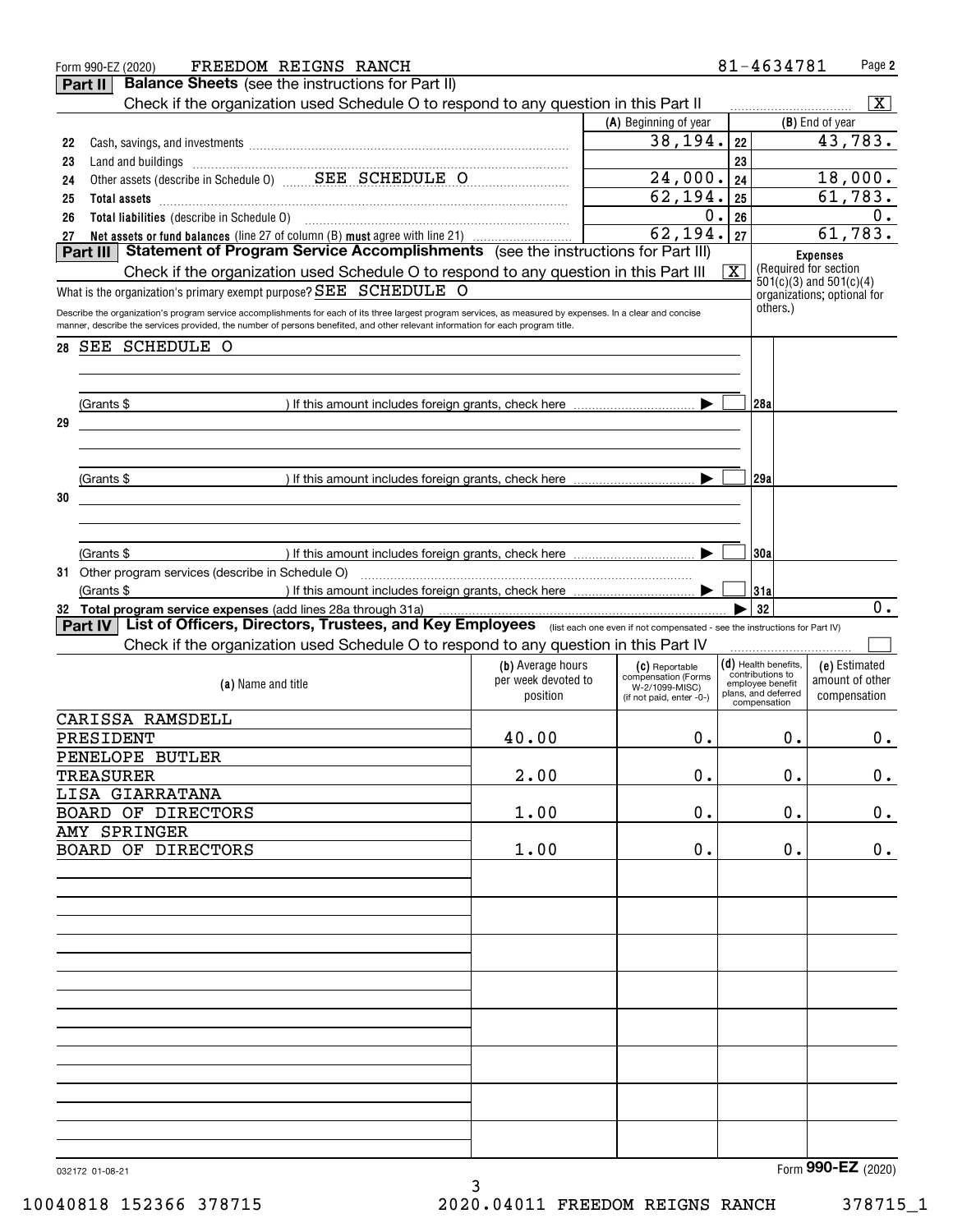|    | 81-4634781<br>FREEDOM REIGNS RANCH<br>Form 990-EZ (2020)                                                                                                                                                                                                                                                                                                                                                                                                          |                    |     | Page 3             |
|----|-------------------------------------------------------------------------------------------------------------------------------------------------------------------------------------------------------------------------------------------------------------------------------------------------------------------------------------------------------------------------------------------------------------------------------------------------------------------|--------------------|-----|--------------------|
|    | Other Information (Note the Schedule A and personal benefit contract statement requirements in the<br>Part V                                                                                                                                                                                                                                                                                                                                                      |                    |     |                    |
|    | instructions for Part V.) Check if the organization used Sch. O to respond to any question in this Part V                                                                                                                                                                                                                                                                                                                                                         |                    |     | $\boxed{\text{X}}$ |
|    |                                                                                                                                                                                                                                                                                                                                                                                                                                                                   |                    |     | Yes No             |
| 33 | Did the organization engage in any significant activity not previously reported to the IRS? If "Yes," provide a detailed description of each                                                                                                                                                                                                                                                                                                                      |                    |     |                    |
|    | activity in Schedule O                                                                                                                                                                                                                                                                                                                                                                                                                                            | 33                 |     | x                  |
| 34 | Were any significant changes made to the organizing or governing documents? If "Yes," attach a conformed copy of the amended                                                                                                                                                                                                                                                                                                                                      |                    |     |                    |
|    | documents if they reflect a change to the organization's name. Otherwise, explain the change on Schedule O. See instructions                                                                                                                                                                                                                                                                                                                                      | 34                 |     | x                  |
|    | 35a Did the organization have unrelated business gross income of \$1,000 or more during the year from business activities (such as those reported                                                                                                                                                                                                                                                                                                                 |                    |     |                    |
|    |                                                                                                                                                                                                                                                                                                                                                                                                                                                                   | 35a                |     | x                  |
|    |                                                                                                                                                                                                                                                                                                                                                                                                                                                                   | 35 <sub>b</sub>    | N/R |                    |
|    | c Was the organization a section $501(c)(4)$ , $501(c)(5)$ , or $501(c)(6)$ organization subject to section $6033(e)$ notice, reporting, and proxy tax                                                                                                                                                                                                                                                                                                            |                    |     |                    |
|    |                                                                                                                                                                                                                                                                                                                                                                                                                                                                   | 35с                |     | x                  |
| 36 | Did the organization undergo a liquidation, dissolution, termination, or significant disposition of net assets during the year? If "Yes,"                                                                                                                                                                                                                                                                                                                         |                    |     |                    |
|    |                                                                                                                                                                                                                                                                                                                                                                                                                                                                   | 36                 |     | x                  |
|    | 37a Enter amount of political expenditures, direct or indirect, as described in the instructions $\Box$ $\Box$ $\Box$<br>0.                                                                                                                                                                                                                                                                                                                                       |                    |     |                    |
|    |                                                                                                                                                                                                                                                                                                                                                                                                                                                                   | 37b                |     | x                  |
|    | 38a Did the organization borrow from, or make any loans to, any officer, director, trustee, or key employee; or were any such loans made                                                                                                                                                                                                                                                                                                                          |                    |     | x                  |
|    | 38 <sub>b</sub><br>N/A                                                                                                                                                                                                                                                                                                                                                                                                                                            | 38a                |     |                    |
| 39 | Section 501(c)(7) organizations. Enter:                                                                                                                                                                                                                                                                                                                                                                                                                           |                    |     |                    |
|    | N/A<br>39a                                                                                                                                                                                                                                                                                                                                                                                                                                                        |                    |     |                    |
|    | N/A<br>39 <sub>b</sub>                                                                                                                                                                                                                                                                                                                                                                                                                                            |                    |     |                    |
|    | 40a Section $501(c)(3)$ organizations. Enter amount of tax imposed on the organization during the year under:                                                                                                                                                                                                                                                                                                                                                     |                    |     |                    |
|    | $0$ .<br>section 4911 $\bullet$ 0. ; section 4912 $\bullet$ 0. ; section 4955 $\bullet$                                                                                                                                                                                                                                                                                                                                                                           |                    |     |                    |
|    | <b>b</b> Section 501(c)(3), 501(c)(4), and 501(c)(29) organizations. Did the organization engage in any section 4958 excess benefit                                                                                                                                                                                                                                                                                                                               |                    |     |                    |
|    | transaction during the year, or did it engage in an excess benefit transaction in a prior year that has not been reported on any                                                                                                                                                                                                                                                                                                                                  |                    |     |                    |
|    | of its prior Forms 990 or 990-EZ? If "Yes," complete Schedule L, Part I [1] [1] [1] [1] [1] [1] [1] [1] [1] [1                                                                                                                                                                                                                                                                                                                                                    | 40b                |     | x                  |
|    | c Section 501(c)(3), 501(c)(4), and 501(c)(29) organizations. Enter amount of tax imposed on                                                                                                                                                                                                                                                                                                                                                                      |                    |     |                    |
|    | $0$ .<br>$\begin{picture}(20,20) \put(0,0){\line(1,0){10}} \put(15,0){\line(1,0){10}} \put(15,0){\line(1,0){10}} \put(15,0){\line(1,0){10}} \put(15,0){\line(1,0){10}} \put(15,0){\line(1,0){10}} \put(15,0){\line(1,0){10}} \put(15,0){\line(1,0){10}} \put(15,0){\line(1,0){10}} \put(15,0){\line(1,0){10}} \put(15,0){\line(1,0){10}} \put(15,0){\line(1$<br>organization managers or disqualified persons during the year under sections 4912, 4955, and 4958 |                    |     |                    |
|    | d Section 501(c)(3), 501(c)(4), and 501(c)(29) organizations. Enter amount of tax on line 40c reimbursed                                                                                                                                                                                                                                                                                                                                                          |                    |     |                    |
|    | $0$ .<br>by the organization                                                                                                                                                                                                                                                                                                                                                                                                                                      |                    |     |                    |
|    | e All organizations. At any time during the tax year, was the organization a party to a prohibited tax shelter                                                                                                                                                                                                                                                                                                                                                    |                    |     |                    |
|    | transaction? If "Yes," complete Form 8886-T                                                                                                                                                                                                                                                                                                                                                                                                                       | 40e                |     | x                  |
| 41 | List the states with which a copy of this return is filed $\triangleright$ TN                                                                                                                                                                                                                                                                                                                                                                                     |                    |     |                    |
|    | Telephone no. > (615) 296-0500<br>42a The organization's books are in care of $\blacktriangleright$ PURYEAR AND NOONAN, CPAS<br>Located at $\blacktriangleright$ 40 BURTON HILLS BLVD, STE 170, NASHVILLE, TN<br>$ZIP + 4$ > 37215                                                                                                                                                                                                                                |                    |     |                    |
|    | <b>b</b> At any time during the calendar year, did the organization have an interest in or a signature or other authority                                                                                                                                                                                                                                                                                                                                         |                    |     |                    |
|    | over a financial account in a foreign country (such as a bank account, securities account, or other financial                                                                                                                                                                                                                                                                                                                                                     |                    |     | Yes No             |
|    | account)?                                                                                                                                                                                                                                                                                                                                                                                                                                                         | 42b                |     | $\mathbf X$        |
|    | If "Yes," enter the name of the foreign country                                                                                                                                                                                                                                                                                                                                                                                                                   |                    |     |                    |
|    | See the instructions for exceptions and filing requirements for FinCEN Form 114, Report of Foreign Bank and Financial Accounts (FBAR).                                                                                                                                                                                                                                                                                                                            |                    |     |                    |
|    |                                                                                                                                                                                                                                                                                                                                                                                                                                                                   | 42c                |     | х                  |
|    | If "Yes," enter the name of the foreign country                                                                                                                                                                                                                                                                                                                                                                                                                   |                    |     |                    |
| 43 |                                                                                                                                                                                                                                                                                                                                                                                                                                                                   |                    |     |                    |
|    |                                                                                                                                                                                                                                                                                                                                                                                                                                                                   | N/A                |     |                    |
|    |                                                                                                                                                                                                                                                                                                                                                                                                                                                                   |                    |     |                    |
|    |                                                                                                                                                                                                                                                                                                                                                                                                                                                                   |                    |     | Yes No             |
|    | 44 a Did the organization maintain any donor advised funds during the year? If "Yes," Form 990 must be completed instead of                                                                                                                                                                                                                                                                                                                                       |                    |     |                    |
|    | Form 990-EZ                                                                                                                                                                                                                                                                                                                                                                                                                                                       | 44a                |     | х                  |
|    | <b>b</b> Did the organization operate one or more hospital facilities during the year? If "Yes," Form 990 must be completed instead                                                                                                                                                                                                                                                                                                                               |                    |     |                    |
|    |                                                                                                                                                                                                                                                                                                                                                                                                                                                                   | 44b                |     | х<br>X             |
|    | d If "Yes" to line 44c, has the organization filed a Form 720 to report these payments? If "No," provide an explanation                                                                                                                                                                                                                                                                                                                                           | 44c                |     |                    |
|    |                                                                                                                                                                                                                                                                                                                                                                                                                                                                   | 44d                |     |                    |
|    |                                                                                                                                                                                                                                                                                                                                                                                                                                                                   | 45a                |     | х                  |
|    | <b>b</b> Did the organization receive any payment from or engage in any transaction with a controlled entity within the meaning of section                                                                                                                                                                                                                                                                                                                        |                    |     |                    |
|    |                                                                                                                                                                                                                                                                                                                                                                                                                                                                   | 45b                |     |                    |
|    |                                                                                                                                                                                                                                                                                                                                                                                                                                                                   | Form 990-EZ (2020) |     |                    |
|    |                                                                                                                                                                                                                                                                                                                                                                                                                                                                   |                    |     |                    |

032173 01-08-21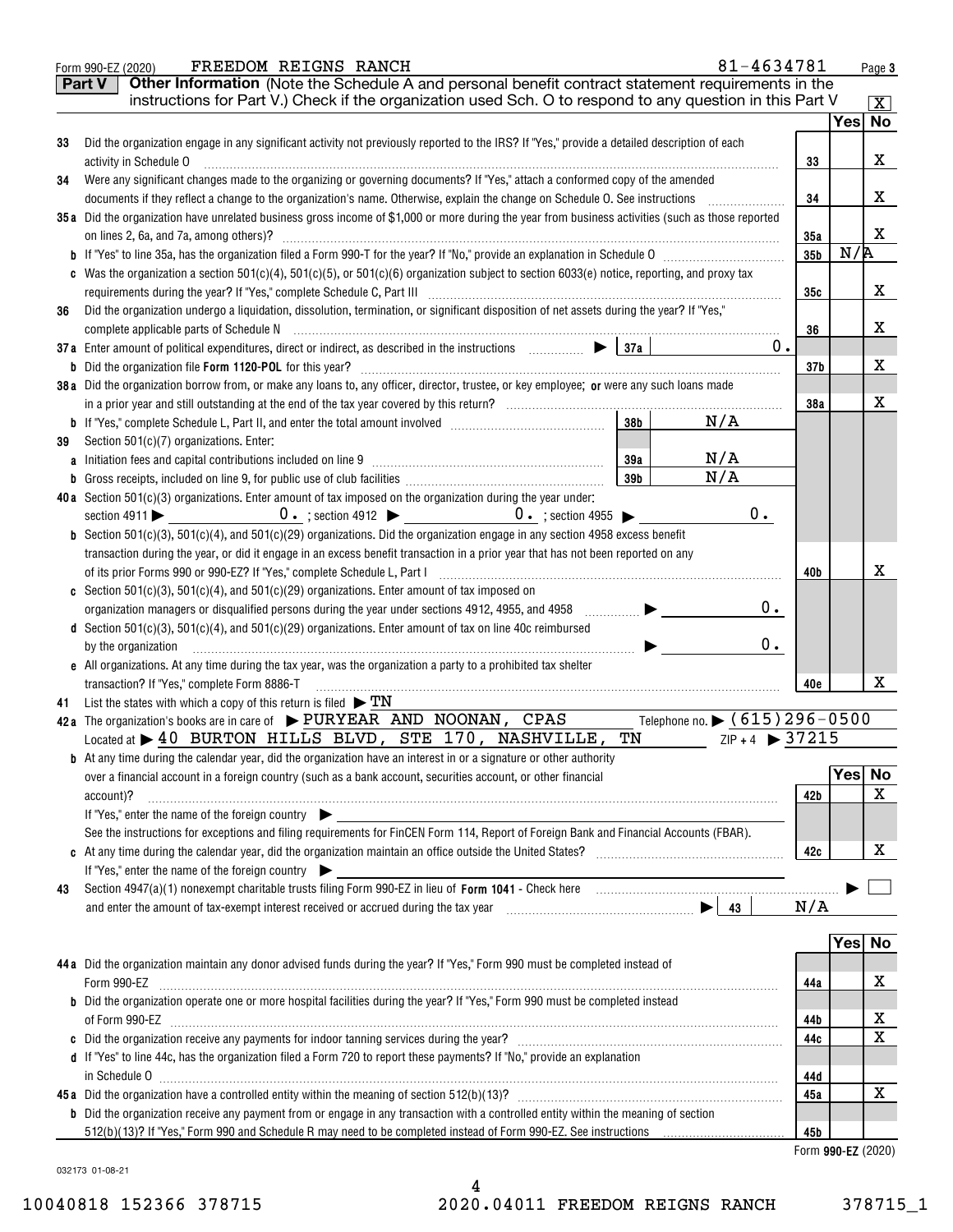| Form 990-EZ (2020)  | FREEDOM REIGNS RANCH                                                                                                                                                                                                                                                                                                     |                     |          |                                       | 81-4634781                             |                    |                    | Page 4      |
|---------------------|--------------------------------------------------------------------------------------------------------------------------------------------------------------------------------------------------------------------------------------------------------------------------------------------------------------------------|---------------------|----------|---------------------------------------|----------------------------------------|--------------------|--------------------|-------------|
|                     |                                                                                                                                                                                                                                                                                                                          |                     |          |                                       |                                        |                    | Yes No             |             |
| 46                  | Did the organization engage, directly or indirectly, in political campaign activities on behalf of or in opposition to candidates for public office?<br>If "Yes," complete Schedule C, Part I                                                                                                                            |                     |          |                                       |                                        |                    |                    | X           |
| Part VI             | Section 501(c)(3) Organizations Only                                                                                                                                                                                                                                                                                     |                     |          |                                       |                                        | 46                 |                    |             |
|                     | All section 501(c)(3) organizations must answer questions 47-49b and 52, and complete the tables for lines 50 and 51.                                                                                                                                                                                                    |                     |          |                                       |                                        |                    |                    |             |
|                     |                                                                                                                                                                                                                                                                                                                          |                     |          |                                       |                                        |                    |                    |             |
|                     |                                                                                                                                                                                                                                                                                                                          |                     |          |                                       |                                        |                    | Yes                | <b>No</b>   |
| 47                  | Did the organization engage in lobbying activities or have a section 501(h) election in effect during the tax year? If "Yes," complete Sch. C, Part II                                                                                                                                                                   |                     |          |                                       |                                        | 47                 |                    | $\mathbf X$ |
| 48                  |                                                                                                                                                                                                                                                                                                                          |                     |          |                                       |                                        | 48                 |                    | $\mathbf X$ |
|                     | 49a Did the organization make any transfers to an exempt non-charitable related organization?<br>2010 marries manufaction?  2010 matters and the community or matters and the community matter and the community of the communit                                                                                         |                     |          |                                       |                                        | 49a                |                    | X           |
| 50                  | Complete this table for the organization's five highest compensated employees (other than officers, directors, trustees, and key employees) who each received more                                                                                                                                                       |                     |          |                                       |                                        | 49b                |                    |             |
|                     | than \$100,000 of compensation from the organization. If there is none, enter "None."                                                                                                                                                                                                                                    |                     |          |                                       |                                        |                    |                    |             |
|                     | (a) Name and title of each employee                                                                                                                                                                                                                                                                                      | (b) Average hours   |          | (C) Reportable                        | $(d)$ Health benefits,                 |                    | (e) Estimated      |             |
|                     |                                                                                                                                                                                                                                                                                                                          | per week devoted to |          | compensation (Forms<br>W-2/1099-MISC) | contributions to<br>employee benefit   |                    | amount of other    |             |
|                     | <b>NONE</b>                                                                                                                                                                                                                                                                                                              | position            |          |                                       | plans, and deferred<br>compensation    |                    | compensation       |             |
|                     |                                                                                                                                                                                                                                                                                                                          |                     |          |                                       |                                        |                    |                    |             |
|                     |                                                                                                                                                                                                                                                                                                                          |                     |          |                                       |                                        |                    |                    |             |
|                     |                                                                                                                                                                                                                                                                                                                          |                     |          |                                       |                                        |                    |                    |             |
|                     |                                                                                                                                                                                                                                                                                                                          |                     |          |                                       |                                        |                    |                    |             |
|                     |                                                                                                                                                                                                                                                                                                                          |                     |          |                                       |                                        |                    |                    |             |
|                     |                                                                                                                                                                                                                                                                                                                          |                     |          |                                       |                                        |                    |                    |             |
|                     |                                                                                                                                                                                                                                                                                                                          |                     |          |                                       |                                        |                    |                    |             |
|                     |                                                                                                                                                                                                                                                                                                                          |                     |          |                                       |                                        |                    |                    |             |
|                     |                                                                                                                                                                                                                                                                                                                          |                     |          |                                       |                                        |                    |                    |             |
|                     | NONE<br>organization. If there is none, enter "None."<br>(a) Name and business address of each independent contractor                                                                                                                                                                                                    |                     |          | (b) Type of service                   |                                        | (c) Compensation   |                    |             |
|                     |                                                                                                                                                                                                                                                                                                                          |                     |          |                                       |                                        |                    |                    |             |
|                     |                                                                                                                                                                                                                                                                                                                          |                     |          |                                       |                                        |                    |                    |             |
|                     |                                                                                                                                                                                                                                                                                                                          |                     |          |                                       |                                        |                    |                    |             |
|                     |                                                                                                                                                                                                                                                                                                                          |                     |          |                                       |                                        |                    |                    |             |
|                     | d Total number of other independent contractors each receiving over \$100,000                                                                                                                                                                                                                                            |                     |          |                                       |                                        |                    |                    |             |
| 52                  | Did the organization complete Schedule A? Note: All section 501(c)(3) organizations must attach a<br>completed Schedule A                                                                                                                                                                                                |                     |          |                                       |                                        | $\overline{X}$ Yes |                    | No          |
|                     | Under penalties of perjury, I declare that I have examined this return, including accompanying schedules and statements, and to the best of my knowledge and belief, it is<br>true, correct, and complete. Declaration of preparer (other than officer) is based on all information of which preparer has any knowledge. |                     |          |                                       |                                        |                    |                    |             |
|                     | Signature of officer                                                                                                                                                                                                                                                                                                     |                     |          |                                       | <b>Date</b>                            |                    |                    |             |
| Sign<br><b>Here</b> | CARISSA RAMSDELL, PRESIDENT<br>Type or print name and title                                                                                                                                                                                                                                                              |                     |          |                                       |                                        |                    |                    |             |
|                     | Preparer's signature<br>Print/Type preparer's name                                                                                                                                                                                                                                                                       |                     | Date     | Check<br>self-employed                | if<br>PTIN                             |                    |                    |             |
| Paid                | MARILYN PLACE, EA<br>MARILYN PLACE, EA                                                                                                                                                                                                                                                                                   |                     | 08/18/21 |                                       |                                        | P01360716          |                    |             |
| Preparer            | Firm's name > PURYEAR & NOONAN, CPAS                                                                                                                                                                                                                                                                                     |                     |          |                                       | Firm's EIN $\triangleright$ 62-0788068 |                    |                    |             |
| <b>Use Only</b>     | Firm's address > 40 BURTON HILLS BLVD STE 170                                                                                                                                                                                                                                                                            |                     |          | Phone no.                             | $615 - 296 - 0500$                     |                    |                    |             |
|                     | NASHVILLE, TN 37215                                                                                                                                                                                                                                                                                                      |                     |          |                                       |                                        |                    |                    |             |
|                     | May the IRS discuss this return with the preparer shown above? See instructions                                                                                                                                                                                                                                          |                     |          |                                       |                                        | $\overline{X}$ Yes |                    | No          |
|                     |                                                                                                                                                                                                                                                                                                                          |                     |          |                                       |                                        |                    | Form 990-EZ (2020) |             |

032174 01-08-21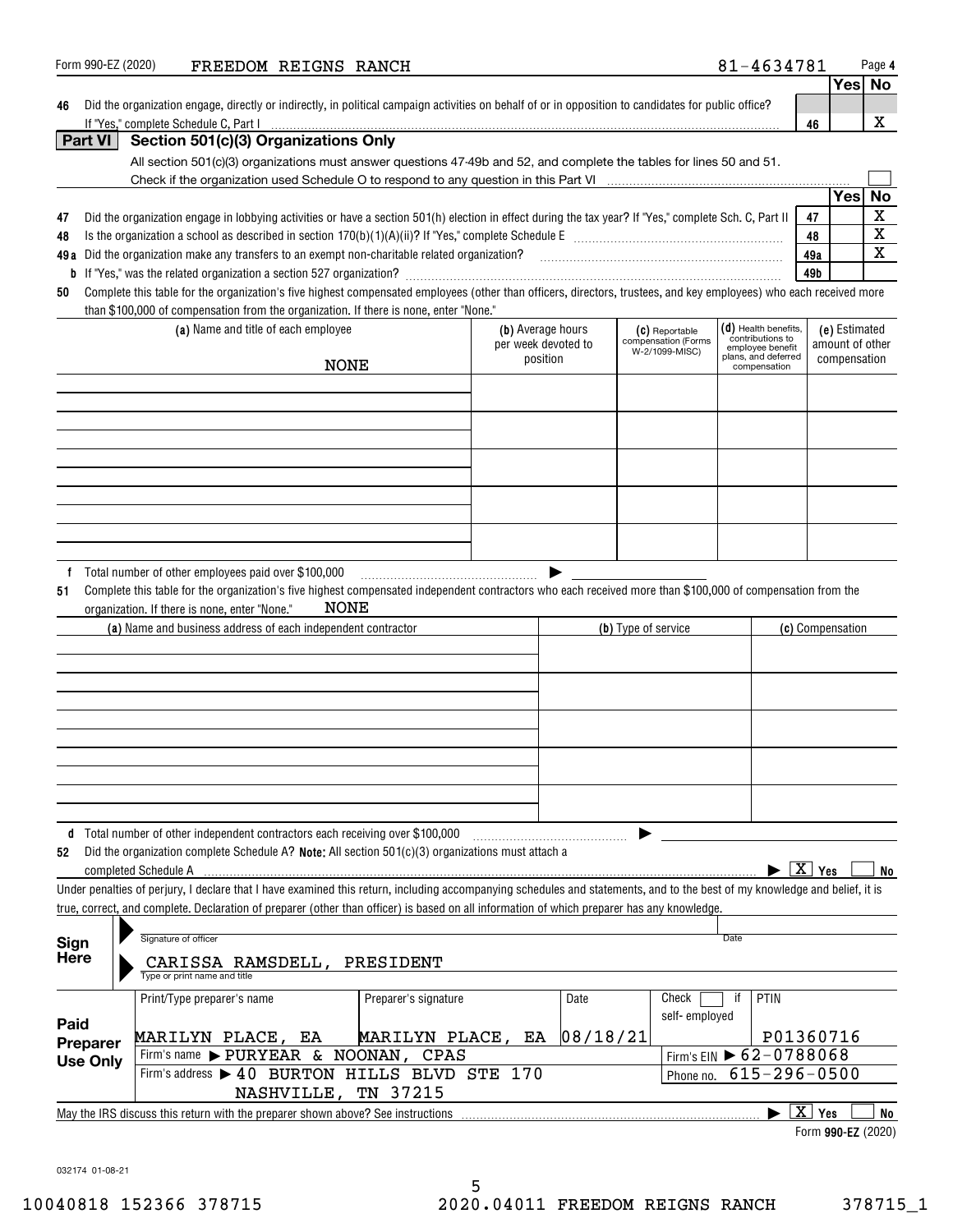Department of the Treasury Internal Revenue Service

# **Public Charity Status and Public Support**

(Form 990 or 990-EZ) Complete if the organization is a section 501(c)(3) organization or a section 4947(a)(1) nonexempt charitable trust.

| Attach to Form 990 or Form 990-EZ.

| Go to www.irs.gov/Form990 for instructions and the latest information.

| OMB No. 1545-0047                   |
|-------------------------------------|
| U                                   |
| <b>Open to Public</b><br>Inspection |

|  | Name of the organization |
|--|--------------------------|
|--|--------------------------|

|        |                     | Name of the organization                                                                                                                     |                      |                            |                                    |                                 |                            |  | <b>Employer identification number</b> |  |  |  |
|--------|---------------------|----------------------------------------------------------------------------------------------------------------------------------------------|----------------------|----------------------------|------------------------------------|---------------------------------|----------------------------|--|---------------------------------------|--|--|--|
|        |                     |                                                                                                                                              | FREEDOM REIGNS RANCH |                            |                                    |                                 |                            |  | 81-4634781                            |  |  |  |
| Part I |                     | Reason for Public Charity Status. (All organizations must complete this part.) See instructions.                                             |                      |                            |                                    |                                 |                            |  |                                       |  |  |  |
|        |                     | The organization is not a private foundation because it is: (For lines 1 through 12, check only one box.)                                    |                      |                            |                                    |                                 |                            |  |                                       |  |  |  |
| 1      |                     | A church, convention of churches, or association of churches described in section 170(b)(1)(A)(i).                                           |                      |                            |                                    |                                 |                            |  |                                       |  |  |  |
| 2      |                     | A school described in section 170(b)(1)(A)(ii). (Attach Schedule E (Form 990 or 990-EZ).)                                                    |                      |                            |                                    |                                 |                            |  |                                       |  |  |  |
| 3      |                     | A hospital or a cooperative hospital service organization described in section 170(b)(1)(A)(iii).                                            |                      |                            |                                    |                                 |                            |  |                                       |  |  |  |
| 4      |                     | A medical research organization operated in conjunction with a hospital described in section 170(b)(1)(A)(iii). Enter the hospital's name,   |                      |                            |                                    |                                 |                            |  |                                       |  |  |  |
|        |                     | city, and state:                                                                                                                             |                      |                            |                                    |                                 |                            |  |                                       |  |  |  |
| 5      |                     | An organization operated for the benefit of a college or university owned or operated by a governmental unit described in                    |                      |                            |                                    |                                 |                            |  |                                       |  |  |  |
|        |                     | section 170(b)(1)(A)(iv). (Complete Part II.)                                                                                                |                      |                            |                                    |                                 |                            |  |                                       |  |  |  |
| 6      |                     | A federal, state, or local government or governmental unit described in section 170(b)(1)(A)(v).                                             |                      |                            |                                    |                                 |                            |  |                                       |  |  |  |
| 7      | $\lfloor x \rfloor$ | An organization that normally receives a substantial part of its support from a governmental unit or from the general public described in    |                      |                            |                                    |                                 |                            |  |                                       |  |  |  |
|        |                     | section 170(b)(1)(A)(vi). (Complete Part II.)                                                                                                |                      |                            |                                    |                                 |                            |  |                                       |  |  |  |
| 8      |                     | A community trust described in section 170(b)(1)(A)(vi). (Complete Part II.)                                                                 |                      |                            |                                    |                                 |                            |  |                                       |  |  |  |
| 9      |                     | An agricultural research organization described in section 170(b)(1)(A)(ix) operated in conjunction with a land-grant college                |                      |                            |                                    |                                 |                            |  |                                       |  |  |  |
|        |                     | or university or a non-land-grant college of agriculture (see instructions). Enter the name, city, and state of the college or               |                      |                            |                                    |                                 |                            |  |                                       |  |  |  |
|        |                     | university:                                                                                                                                  |                      |                            |                                    |                                 |                            |  |                                       |  |  |  |
| 10     |                     | An organization that normally receives (1) more than 33 1/3% of its support from contributions, membership fees, and gross receipts from     |                      |                            |                                    |                                 |                            |  |                                       |  |  |  |
|        |                     | activities related to its exempt functions, subject to certain exceptions; and (2) no more than 33 1/3% of its support from gross investment |                      |                            |                                    |                                 |                            |  |                                       |  |  |  |
|        |                     | income and unrelated business taxable income (less section 511 tax) from businesses acquired by the organization after June 30, 1975.        |                      |                            |                                    |                                 |                            |  |                                       |  |  |  |
|        |                     | See section 509(a)(2). (Complete Part III.)                                                                                                  |                      |                            |                                    |                                 |                            |  |                                       |  |  |  |
| 11     |                     | An organization organized and operated exclusively to test for public safety. See section 509(a)(4).                                         |                      |                            |                                    |                                 |                            |  |                                       |  |  |  |
| 12     |                     | An organization organized and operated exclusively for the benefit of, to perform the functions of, or to carry out the purposes of one or   |                      |                            |                                    |                                 |                            |  |                                       |  |  |  |
|        |                     | more publicly supported organizations described in section 509(a)(1) or section 509(a)(2). See section 509(a)(3). Check the box in           |                      |                            |                                    |                                 |                            |  |                                       |  |  |  |
|        |                     | lines 12a through 12d that describes the type of supporting organization and complete lines 12e, 12f, and 12g.                               |                      |                            |                                    |                                 |                            |  |                                       |  |  |  |
| а      |                     | Type I. A supporting organization operated, supervised, or controlled by its supported organization(s), typically by giving                  |                      |                            |                                    |                                 |                            |  |                                       |  |  |  |
|        |                     | the supported organization(s) the power to regularly appoint or elect a majority of the directors or trustees of the supporting              |                      |                            |                                    |                                 |                            |  |                                       |  |  |  |
|        |                     | organization. You must complete Part IV, Sections A and B.                                                                                   |                      |                            |                                    |                                 |                            |  |                                       |  |  |  |
| b      |                     | Type II. A supporting organization supervised or controlled in connection with its supported organization(s), by having                      |                      |                            |                                    |                                 |                            |  |                                       |  |  |  |
|        |                     | control or management of the supporting organization vested in the same persons that control or manage the supported                         |                      |                            |                                    |                                 |                            |  |                                       |  |  |  |
|        |                     | organization(s). You must complete Part IV, Sections A and C.                                                                                |                      |                            |                                    |                                 |                            |  |                                       |  |  |  |
| c      |                     | Type III functionally integrated. A supporting organization operated in connection with, and functionally integrated with,                   |                      |                            |                                    |                                 |                            |  |                                       |  |  |  |
|        |                     | its supported organization(s) (see instructions). You must complete Part IV, Sections A, D, and E.                                           |                      |                            |                                    |                                 |                            |  |                                       |  |  |  |
| d      |                     | Type III non-functionally integrated. A supporting organization operated in connection with its supported organization(s)                    |                      |                            |                                    |                                 |                            |  |                                       |  |  |  |
|        |                     | that is not functionally integrated. The organization generally must satisfy a distribution requirement and an attentiveness                 |                      |                            |                                    |                                 |                            |  |                                       |  |  |  |
|        |                     | requirement (see instructions). You must complete Part IV, Sections A and D, and Part V.                                                     |                      |                            |                                    |                                 |                            |  |                                       |  |  |  |
| е      |                     | Check this box if the organization received a written determination from the IRS that it is a Type I, Type II, Type III                      |                      |                            |                                    |                                 |                            |  |                                       |  |  |  |
|        |                     | functionally integrated, or Type III non-functionally integrated supporting organization.                                                    |                      |                            |                                    |                                 |                            |  |                                       |  |  |  |
|        |                     | f Enter the number of supported organizations                                                                                                |                      |                            |                                    |                                 |                            |  |                                       |  |  |  |
|        |                     | g Provide the following information about the supported organization(s).<br>(i) Name of supported                                            | (ii) EIN             | (iii) Type of organization |                                    | (iv) Is the organization listed | (v) Amount of monetary     |  | (vi) Amount of other                  |  |  |  |
|        |                     | organization                                                                                                                                 |                      | (described on lines 1-10   | in your governing document?<br>Yes | No                              | support (see instructions) |  | support (see instructions)            |  |  |  |
|        |                     |                                                                                                                                              |                      | above (see instructions))  |                                    |                                 |                            |  |                                       |  |  |  |
|        |                     |                                                                                                                                              |                      |                            |                                    |                                 |                            |  |                                       |  |  |  |
|        |                     |                                                                                                                                              |                      |                            |                                    |                                 |                            |  |                                       |  |  |  |
|        |                     |                                                                                                                                              |                      |                            |                                    |                                 |                            |  |                                       |  |  |  |
|        |                     |                                                                                                                                              |                      |                            |                                    |                                 |                            |  |                                       |  |  |  |
|        |                     |                                                                                                                                              |                      |                            |                                    |                                 |                            |  |                                       |  |  |  |
|        |                     |                                                                                                                                              |                      |                            |                                    |                                 |                            |  |                                       |  |  |  |
|        |                     |                                                                                                                                              |                      |                            |                                    |                                 |                            |  |                                       |  |  |  |
|        |                     |                                                                                                                                              |                      |                            |                                    |                                 |                            |  |                                       |  |  |  |
|        |                     |                                                                                                                                              |                      |                            |                                    |                                 |                            |  |                                       |  |  |  |
| Total  |                     |                                                                                                                                              |                      |                            |                                    |                                 |                            |  |                                       |  |  |  |
|        |                     |                                                                                                                                              |                      |                            |                                    |                                 |                            |  |                                       |  |  |  |

LHA For Paperwork Reduction Act Notice, see the Instructions for Form 990 or 990-EZ. 032021 01-25-21 Schedule A (Form 990 or 990-EZ) 2020 6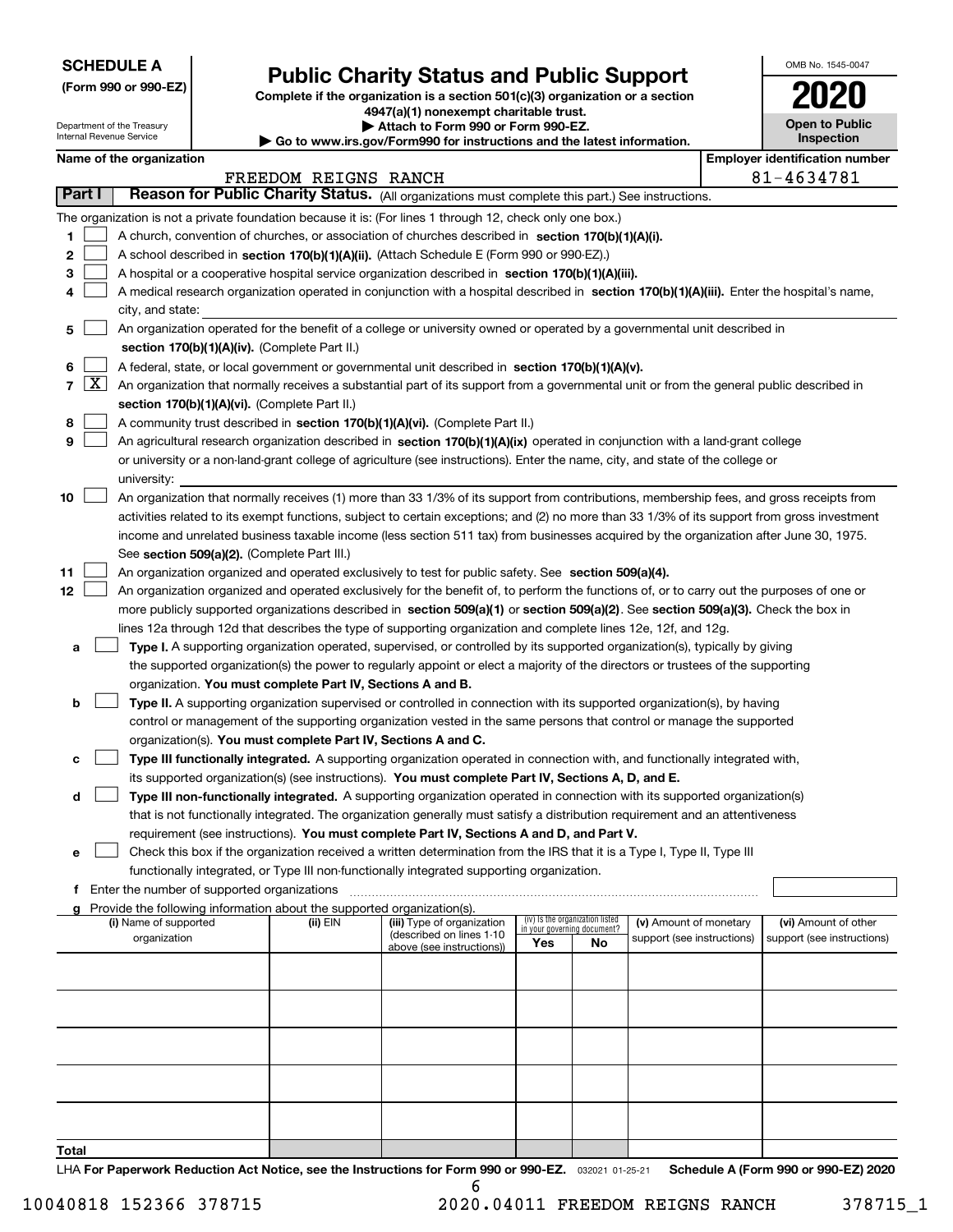$81 - 4634781$  Page 2

(Complete only if you checked the box on line 5, 7, or 8 of Part I or if the organization failed to qualify under Part III. If the organization fails to qualify under the tests listed below, please complete Part III.) **Part II** Support Schedule for Organizations Described in Sections 170(b)(1)(A)(iv) and 170(b)(1)(A)(vi)

|    | <b>Section A. Public Support</b>                                                                                                               |          |          |            |            |                                      |                                          |
|----|------------------------------------------------------------------------------------------------------------------------------------------------|----------|----------|------------|------------|--------------------------------------|------------------------------------------|
|    | Calendar year (or fiscal year beginning in) $\blacktriangleright$                                                                              | (a) 2016 | (b) 2017 | $(c)$ 2018 | $(d)$ 2019 | (e) 2020                             | (f) Total                                |
|    | 1 Gifts, grants, contributions, and                                                                                                            |          |          |            |            |                                      |                                          |
|    | membership fees received. (Do not                                                                                                              |          |          |            |            |                                      |                                          |
|    | include any "unusual grants.")                                                                                                                 |          | 53,673.  | 168, 495.  |            | $102,939.$ 113,766.                  | 438,873.                                 |
|    | 2 Tax revenues levied for the organ-                                                                                                           |          |          |            |            |                                      |                                          |
|    | ization's benefit and either paid to                                                                                                           |          |          |            |            |                                      |                                          |
|    | or expended on its behalf                                                                                                                      |          |          |            |            |                                      |                                          |
|    | 3 The value of services or facilities                                                                                                          |          |          |            |            |                                      |                                          |
|    | furnished by a governmental unit to                                                                                                            |          |          |            |            |                                      |                                          |
|    | the organization without charge                                                                                                                |          |          |            |            |                                      |                                          |
|    | 4 Total. Add lines 1 through 3                                                                                                                 |          | 53,673.  | 168,495.   | 102,939.   | 113,766.                             | 438,873.                                 |
| 5  | The portion of total contributions                                                                                                             |          |          |            |            |                                      |                                          |
|    | by each person (other than a                                                                                                                   |          |          |            |            |                                      |                                          |
|    | governmental unit or publicly                                                                                                                  |          |          |            |            |                                      |                                          |
|    | supported organization) included                                                                                                               |          |          |            |            |                                      |                                          |
|    | on line 1 that exceeds 2% of the                                                                                                               |          |          |            |            |                                      |                                          |
|    | amount shown on line 11,                                                                                                                       |          |          |            |            |                                      |                                          |
|    | column (f)                                                                                                                                     |          |          |            |            |                                      | 120,482.                                 |
|    | 6 Public support. Subtract line 5 from line 4.                                                                                                 |          |          |            |            |                                      | 318,391.                                 |
|    | <b>Section B. Total Support</b>                                                                                                                |          |          |            |            |                                      |                                          |
|    | Calendar year (or fiscal year beginning in)                                                                                                    | (a) 2016 | (b) 2017 | $(c)$ 2018 | $(d)$ 2019 | (e) 2020                             | (f) Total                                |
|    | 7 Amounts from line 4                                                                                                                          |          | 53,673.  | 168,495.   | 102,939.   | 113,766.                             | 438,873.                                 |
| 8  | Gross income from interest,                                                                                                                    |          |          |            |            |                                      |                                          |
|    | dividends, payments received on                                                                                                                |          |          |            |            |                                      |                                          |
|    | securities loans, rents, royalties,                                                                                                            |          |          |            |            |                                      |                                          |
|    | and income from similar sources                                                                                                                |          |          |            |            |                                      |                                          |
| 9  | Net income from unrelated business                                                                                                             |          |          |            |            |                                      |                                          |
|    | activities, whether or not the                                                                                                                 |          |          |            |            |                                      |                                          |
|    | business is regularly carried on                                                                                                               |          |          |            |            |                                      |                                          |
|    | <b>10</b> Other income. Do not include gain                                                                                                    |          |          |            |            |                                      |                                          |
|    | or loss from the sale of capital                                                                                                               |          |          |            |            |                                      |                                          |
|    | assets (Explain in Part VI.)                                                                                                                   |          |          |            |            |                                      |                                          |
|    | 11 Total support. Add lines 7 through 10                                                                                                       |          |          |            |            |                                      | 438,873.                                 |
|    | 12 Gross receipts from related activities, etc. (see instructions)                                                                             |          |          |            |            | 12                                   | 768.                                     |
|    | 13 First 5 years. If the Form 990 is for the organization's first, second, third, fourth, or fifth tax year as a section 501(c)(3)             |          |          |            |            |                                      |                                          |
|    | organization, check this box and <b>stop here</b> with the continuum continuum continuum continuum continuum continuum                         |          |          |            |            |                                      | $\blacktriangleright$ $\boxed{\text{X}}$ |
|    | <b>Section C. Computation of Public Support Percentage</b>                                                                                     |          |          |            |            |                                      |                                          |
|    |                                                                                                                                                |          |          |            |            | 14                                   | $\frac{9}{6}$                            |
|    |                                                                                                                                                |          |          |            |            | 15                                   | %                                        |
|    | 16a 33 1/3% support test - 2020. If the organization did not check the box on line 13, and line 14 is 33 1/3% or more, check this box and      |          |          |            |            |                                      |                                          |
|    | stop here. The organization qualifies as a publicly supported organization                                                                     |          |          |            |            |                                      |                                          |
|    | b 33 1/3% support test - 2019. If the organization did not check a box on line 13 or 16a, and line 15 is 33 1/3% or more, check this box       |          |          |            |            |                                      |                                          |
|    | and stop here. The organization qualifies as a publicly supported organization                                                                 |          |          |            |            |                                      |                                          |
|    | 17a 10% -facts-and-circumstances test - 2020. If the organization did not check a box on line 13, 16a, or 16b, and line 14 is 10% or more,     |          |          |            |            |                                      |                                          |
|    | and if the organization meets the facts-and-circumstances test, check this box and stop here. Explain in Part VI how the organization          |          |          |            |            |                                      |                                          |
|    | meets the facts-and-circumstances test. The organization qualifies as a publicly supported organization                                        |          |          |            |            |                                      |                                          |
|    | <b>b 10% -facts-and-circumstances test - 2019.</b> If the organization did not check a box on line 13, 16a, 16b, or 17a, and line 15 is 10% or |          |          |            |            |                                      |                                          |
|    | more, and if the organization meets the facts-and-circumstances test, check this box and stop here. Explain in Part VI how the                 |          |          |            |            |                                      |                                          |
|    | organization meets the facts-and-circumstances test. The organization qualifies as a publicly supported organization                           |          |          |            |            |                                      |                                          |
| 18 | Private foundation. If the organization did not check a box on line 13, 16a, 16b, 17a, or 17b, check this box and see instructions             |          |          |            |            |                                      |                                          |
|    |                                                                                                                                                |          |          |            |            | Schedule A (Form 990 or 990-EZ) 2020 |                                          |

Schedule A (Form 990 or 990-EZ) 2020

032022 01-25-21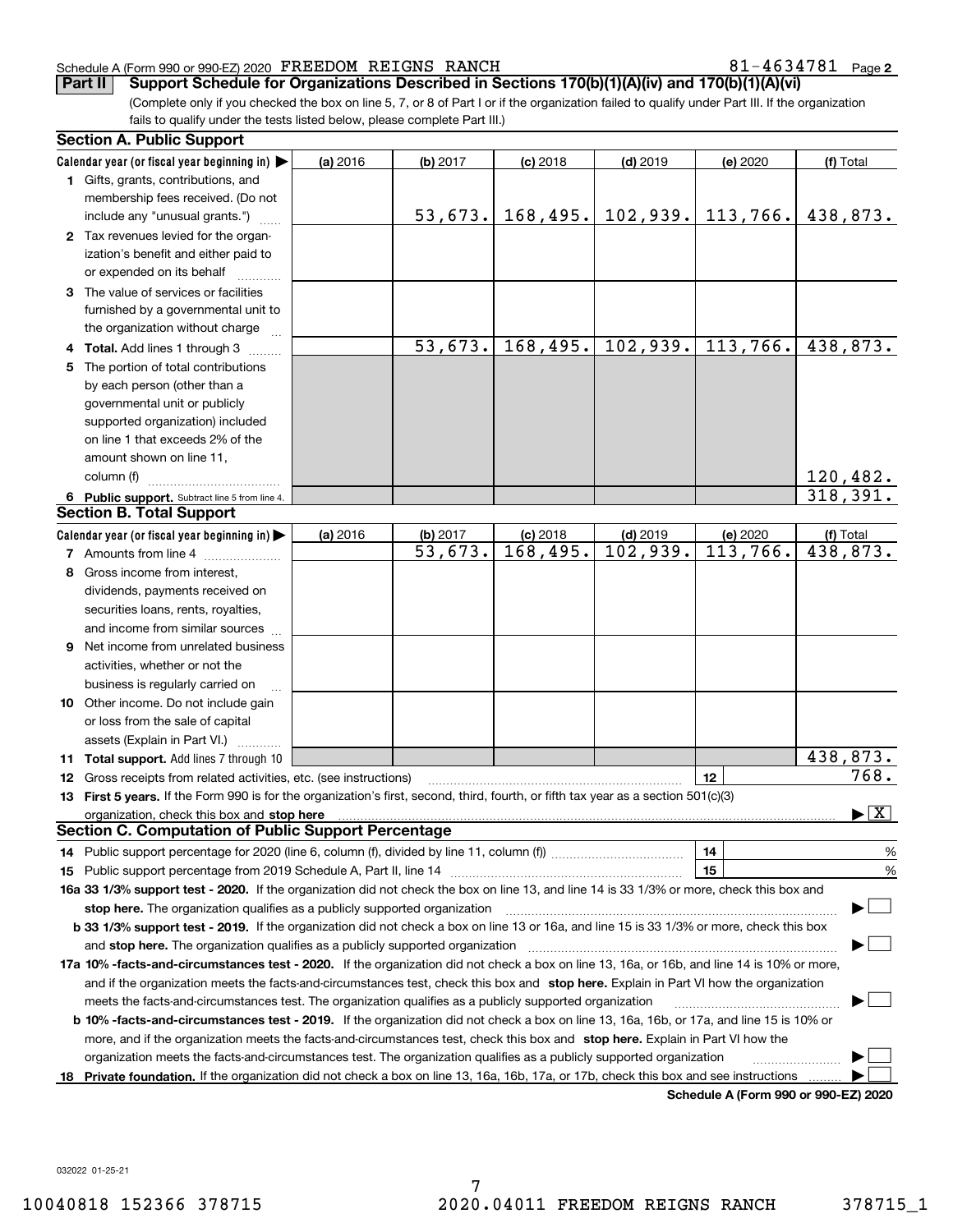### **Part III | Support Schedule for Organizations Described in Section 509(a)(2)**

 $81 - 4634781$  Page 3

(Complete only if you checked the box on line 10 of Part I or if the organization failed to qualify under Part II. If the organization fails to qualify under the tests listed below, please complete Part II.)

|     | <b>Section A. Public Support</b>                                                                                                                                                                                               |          |          |                 |            |          |                                      |
|-----|--------------------------------------------------------------------------------------------------------------------------------------------------------------------------------------------------------------------------------|----------|----------|-----------------|------------|----------|--------------------------------------|
|     | Calendar year (or fiscal year beginning in) $\blacktriangleright$                                                                                                                                                              | (a) 2016 | (b) 2017 | $(c)$ 2018      | $(d)$ 2019 | (e) 2020 | (f) Total                            |
|     | 1 Gifts, grants, contributions, and                                                                                                                                                                                            |          |          |                 |            |          |                                      |
|     | membership fees received. (Do not                                                                                                                                                                                              |          |          |                 |            |          |                                      |
|     | include any "unusual grants.")                                                                                                                                                                                                 |          |          |                 |            |          |                                      |
|     | 2 Gross receipts from admissions,<br>merchandise sold or services per-<br>formed, or facilities furnished in<br>any activity that is related to the<br>organization's tax-exempt purpose                                       |          |          |                 |            |          |                                      |
|     | <b>3</b> Gross receipts from activities that                                                                                                                                                                                   |          |          |                 |            |          |                                      |
|     | are not an unrelated trade or bus-                                                                                                                                                                                             |          |          |                 |            |          |                                      |
|     | iness under section 513                                                                                                                                                                                                        |          |          |                 |            |          |                                      |
| 4   | Tax revenues levied for the organ-<br>ization's benefit and either paid to                                                                                                                                                     |          |          |                 |            |          |                                      |
|     | or expended on its behalf                                                                                                                                                                                                      |          |          |                 |            |          |                                      |
| 5.  | The value of services or facilities                                                                                                                                                                                            |          |          |                 |            |          |                                      |
|     | furnished by a governmental unit to                                                                                                                                                                                            |          |          |                 |            |          |                                      |
|     | the organization without charge                                                                                                                                                                                                |          |          |                 |            |          |                                      |
|     |                                                                                                                                                                                                                                |          |          |                 |            |          |                                      |
|     | <b>6 Total.</b> Add lines 1 through 5<br>7a Amounts included on lines 1, 2, and                                                                                                                                                |          |          |                 |            |          |                                      |
|     | 3 received from disqualified persons                                                                                                                                                                                           |          |          |                 |            |          |                                      |
|     | <b>b</b> Amounts included on lines 2 and 3 received<br>from other than disqualified persons that<br>exceed the greater of \$5,000 or 1% of the<br>amount on line 13 for the year                                               |          |          |                 |            |          |                                      |
|     | c Add lines 7a and 7b                                                                                                                                                                                                          |          |          |                 |            |          |                                      |
|     | 8 Public support. (Subtract line 7c from line 6.)                                                                                                                                                                              |          |          |                 |            |          |                                      |
|     | <b>Section B. Total Support</b>                                                                                                                                                                                                |          |          |                 |            |          |                                      |
|     | Calendar year (or fiscal year beginning in) $\blacktriangleright$                                                                                                                                                              | (a) 2016 | (b) 2017 | <b>(c)</b> 2018 | $(d)$ 2019 | (e) 2020 | (f) Total                            |
|     | <b>9</b> Amounts from line 6                                                                                                                                                                                                   |          |          |                 |            |          |                                      |
|     | 10a Gross income from interest,<br>dividends, payments received on<br>securities loans, rents, royalties,<br>and income from similar sources                                                                                   |          |          |                 |            |          |                                      |
|     | <b>b</b> Unrelated business taxable income                                                                                                                                                                                     |          |          |                 |            |          |                                      |
|     | (less section 511 taxes) from businesses                                                                                                                                                                                       |          |          |                 |            |          |                                      |
|     | acquired after June 30, 1975                                                                                                                                                                                                   |          |          |                 |            |          |                                      |
|     | c Add lines 10a and 10b                                                                                                                                                                                                        |          |          |                 |            |          |                                      |
| 11. | Net income from unrelated business<br>activities not included in line 10b,<br>whether or not the business is<br>regularly carried on                                                                                           |          |          |                 |            |          |                                      |
|     | <b>12</b> Other income. Do not include gain<br>or loss from the sale of capital                                                                                                                                                |          |          |                 |            |          |                                      |
|     | assets (Explain in Part VI.)<br><b>13</b> Total support. (Add lines 9, 10c, 11, and 12.)                                                                                                                                       |          |          |                 |            |          |                                      |
|     | 14 First 5 years. If the Form 990 is for the organization's first, second, third, fourth, or fifth tax year as a section 501(c)(3) organization,                                                                               |          |          |                 |            |          |                                      |
|     | check this box and stop here measurements and contact the contract of the contract of the contract of the contract of the contract of the contract of the contract of the contract of the contract of the contract of the cont |          |          |                 |            |          |                                      |
|     | <b>Section C. Computation of Public Support Percentage</b>                                                                                                                                                                     |          |          |                 |            |          |                                      |
|     |                                                                                                                                                                                                                                |          |          |                 |            | 15       | %                                    |
|     | 16 Public support percentage from 2019 Schedule A, Part III, line 15                                                                                                                                                           |          |          |                 |            | 16       | %                                    |
|     | Section D. Computation of Investment Income Percentage                                                                                                                                                                         |          |          |                 |            |          |                                      |
|     |                                                                                                                                                                                                                                |          |          |                 |            | 17       | %                                    |
|     | 18 Investment income percentage from 2019 Schedule A, Part III, line 17                                                                                                                                                        |          |          |                 |            | 18       | %                                    |
|     | 19a 33 1/3% support tests - 2020. If the organization did not check the box on line 14, and line 15 is more than 33 1/3%, and line 17 is not                                                                                   |          |          |                 |            |          |                                      |
|     | more than 33 1/3%, check this box and stop here. The organization qualifies as a publicly supported organization                                                                                                               |          |          |                 |            |          |                                      |
|     | b 33 1/3% support tests - 2019. If the organization did not check a box on line 14 or line 19a, and line 16 is more than 33 1/3%, and                                                                                          |          |          |                 |            |          |                                      |
|     | line 18 is not more than 33 1/3%, check this box and stop here. The organization qualifies as a publicly supported organization                                                                                                |          |          |                 |            |          |                                      |
| 20  | Private foundation. If the organization did not check a box on line 14, 19a, or 19b, check this box and see instructions                                                                                                       |          |          |                 |            |          | .                                    |
|     | 032023 01-25-21                                                                                                                                                                                                                |          |          |                 |            |          | Schedule A (Form 990 or 990-EZ) 2020 |
|     |                                                                                                                                                                                                                                |          | 8        |                 |            |          |                                      |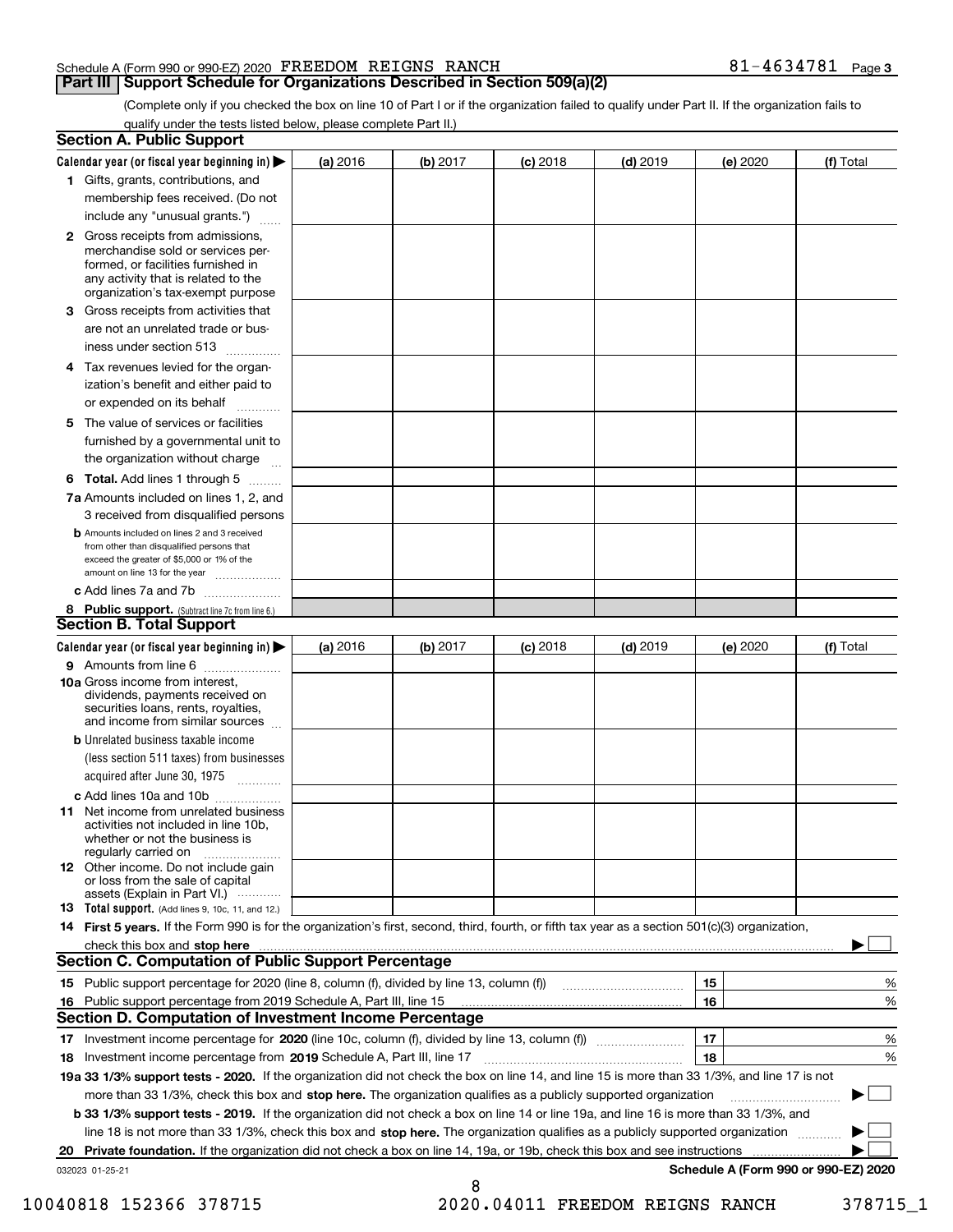1

2

3a

3b

3c

4a

4b

4c

5a

5b 5c

6

7

8

9a

9b

9c

10a

10b

Yes | No

## **Part IV Supporting Organizations**

(Complete only if you checked a box in line 12 on Part I. If you checked box 12a, Part I, complete Sections A and B. If you checked box 12b, Part I, complete Sections A and C. If you checked box 12c, Part I, complete Sections A, D, and E. If you checked box 12d, Part I, complete Sections A and D, and complete Part V.)

### Section A. All Supporting Organizations

- 1 Are all of the organization's supported organizations listed by name in the organization's governing documents? If "No," describe in Part VI how the supported organizations are designated. If designated by class or purpose, describe the designation. If historic and continuing relationship, explain.
- 2 Did the organization have any supported organization that does not have an IRS determination of status under section 509(a)(1) or (2)? If "Yes," explain in Part VI how the organization determined that the supported organization was described in section 509(a)(1) or (2).
- 3a Did the organization have a supported organization described in section 501(c)(4), (5), or (6)? If "Yes," answer lines 3b and 3c below.
- b Did the organization confirm that each supported organization qualified under section 501(c)(4), (5), or (6) and satisfied the public support tests under section 509(a)(2)? If "Yes," describe in Part VI when and how the organization made the determination.
- c Did the organization ensure that all support to such organizations was used exclusively for section 170(c)(2)(B) purposes? If "Yes," explain in Part VI what controls the organization put in place to ensure such use.
- 4a Was any supported organization not organized in the United States ("foreign supported organization")? If "Yes," and if you checked box 12a or 12b in Part I, answer lines 4b and 4c below.
- b Did the organization have ultimate control and discretion in deciding whether to make grants to the foreign supported organization? If "Yes," describe in Part VI how the organization had such control and discretion despite being controlled or supervised by or in connection with its supported organizations.
- c Did the organization support any foreign supported organization that does not have an IRS determination under sections 501(c)(3) and 509(a)(1) or (2)? If "Yes," explain in Part VI what controls the organization used to ensure that all support to the foreign supported organization was used exclusively for section 170(c)(2)(B) purposes.
- 5a Did the organization add, substitute, or remove any supported organizations during the tax year? If "Yes," answer lines 5b and 5c below (if applicable). Also, provide detail in **Part VI,** including (i) the names and EIN numbers of the supported organizations added, substituted, or removed; (ii) the reasons for each such action; (iii) the authority under the organization's organizing document authorizing such action; and (iv) how the action was accomplished (such as by amendment to the organizing document).
- **b Type I or Type II only.** Was any added or substituted supported organization part of a class already designated in the organization's organizing document?
- c Substitutions only. Was the substitution the result of an event beyond the organization's control?
- 6 Did the organization provide support (whether in the form of grants or the provision of services or facilities) to Part VI. support or benefit one or more of the filing organization's supported organizations? If "Yes," provide detail in anyone other than (i) its supported organizations, (ii) individuals that are part of the charitable class benefited by one or more of its supported organizations, or (iii) other supporting organizations that also
- 7 Did the organization provide a grant, loan, compensation, or other similar payment to a substantial contributor regard to a substantial contributor? If "Yes," complete Part I of Schedule L (Form 990 or 990-EZ). (as defined in section 4958(c)(3)(C)), a family member of a substantial contributor, or a 35% controlled entity with
- 8 Did the organization make a loan to a disqualified person (as defined in section 4958) not described in line 7? If "Yes," complete Part I of Schedule L (Form 990 or 990-EZ).
- **9a** Was the organization controlled directly or indirectly at any time during the tax year by one or more in section 509(a)(1) or (2))? If "Yes," provide detail in Part VI. disqualified persons, as defined in section 4946 (other than foundation managers and organizations described
- b Did one or more disqualified persons (as defined in line 9a) hold a controlling interest in any entity in which the supporting organization had an interest? If "Yes," provide detail in Part VI.
- c Did a disqualified person (as defined in line 9a) have an ownership interest in, or derive any personal benefit from, assets in which the supporting organization also had an interest? If "Yes," provide detail in Part VI.
- 10a Was the organization subject to the excess business holdings rules of section 4943 because of section supporting organizations)? If "Yes," answer line 10b below. 4943(f) (regarding certain Type II supporting organizations, and all Type III non-functionally integrated
- **b** Did the organization have any excess business holdings in the tax year? (Use Schedule C, Form 4720, to determine whether the organization had excess business holdings.)

9

032024 01-25-21



Schedule A (Form 990 or 990-EZ) 2020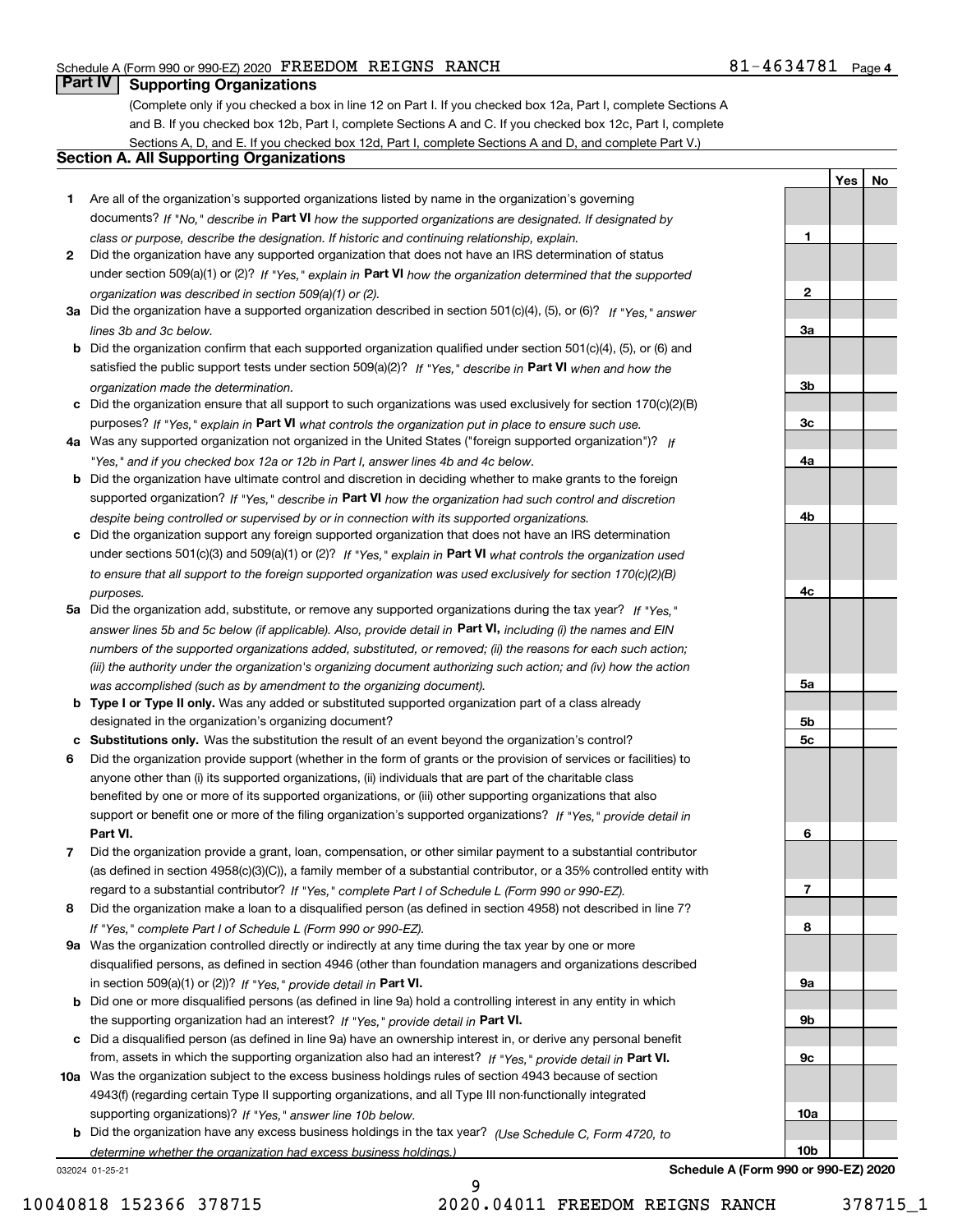|              | <b>Supporting Organizations (continued)</b><br>Part IV                                                                                                                                                                                                                                                                                                                                                                                                                                                                   |                 |     |    |
|--------------|--------------------------------------------------------------------------------------------------------------------------------------------------------------------------------------------------------------------------------------------------------------------------------------------------------------------------------------------------------------------------------------------------------------------------------------------------------------------------------------------------------------------------|-----------------|-----|----|
|              |                                                                                                                                                                                                                                                                                                                                                                                                                                                                                                                          |                 | Yes | No |
| 11           | Has the organization accepted a gift or contribution from any of the following persons?                                                                                                                                                                                                                                                                                                                                                                                                                                  |                 |     |    |
|              | a A person who directly or indirectly controls, either alone or together with persons described in lines 11b and                                                                                                                                                                                                                                                                                                                                                                                                         |                 |     |    |
|              | 11c below, the governing body of a supported organization?                                                                                                                                                                                                                                                                                                                                                                                                                                                               | 11a             |     |    |
|              | <b>b</b> A family member of a person described in line 11a above?                                                                                                                                                                                                                                                                                                                                                                                                                                                        | 11 <sub>b</sub> |     |    |
|              | c A 35% controlled entity of a person described in line 11a or 11b above? If "Yes" to line 11a, 11b, or 11c, provide                                                                                                                                                                                                                                                                                                                                                                                                     |                 |     |    |
|              | detail in Part VI.                                                                                                                                                                                                                                                                                                                                                                                                                                                                                                       | 11c             |     |    |
|              | <b>Section B. Type I Supporting Organizations</b>                                                                                                                                                                                                                                                                                                                                                                                                                                                                        |                 |     |    |
|              |                                                                                                                                                                                                                                                                                                                                                                                                                                                                                                                          |                 | Yes | No |
| 1.           | Did the governing body, members of the governing body, officers acting in their official capacity, or membership of one or<br>more supported organizations have the power to regularly appoint or elect at least a majority of the organization's officers,<br>directors, or trustees at all times during the tax year? If "No," describe in Part VI how the supported organization(s)<br>effectively operated, supervised, or controlled the organization's activities. If the organization had more than one supported |                 |     |    |
|              | organization, describe how the powers to appoint and/or remove officers, directors, or trustees were allocated among the<br>supported organizations and what conditions or restrictions, if any, applied to such powers during the tax year.                                                                                                                                                                                                                                                                             | 1               |     |    |
| $\mathbf{2}$ | Did the organization operate for the benefit of any supported organization other than the supported                                                                                                                                                                                                                                                                                                                                                                                                                      |                 |     |    |
|              | organization(s) that operated, supervised, or controlled the supporting organization? If "Yes," explain in                                                                                                                                                                                                                                                                                                                                                                                                               |                 |     |    |
|              | Part VI how providing such benefit carried out the purposes of the supported organization(s) that operated,                                                                                                                                                                                                                                                                                                                                                                                                              |                 |     |    |
|              | supervised, or controlled the supporting organization.<br><b>Section C. Type II Supporting Organizations</b>                                                                                                                                                                                                                                                                                                                                                                                                             | $\mathbf{2}$    |     |    |
|              |                                                                                                                                                                                                                                                                                                                                                                                                                                                                                                                          |                 |     |    |
|              |                                                                                                                                                                                                                                                                                                                                                                                                                                                                                                                          |                 | Yes | No |
| 1.           | Were a majority of the organization's directors or trustees during the tax year also a majority of the directors                                                                                                                                                                                                                                                                                                                                                                                                         |                 |     |    |
|              | or trustees of each of the organization's supported organization(s)? If "No," describe in Part VI how control                                                                                                                                                                                                                                                                                                                                                                                                            |                 |     |    |
|              | or management of the supporting organization was vested in the same persons that controlled or managed                                                                                                                                                                                                                                                                                                                                                                                                                   |                 |     |    |
|              | the supported organization(s).<br>Section D. All Type III Supporting Organizations                                                                                                                                                                                                                                                                                                                                                                                                                                       | 1               |     |    |
|              |                                                                                                                                                                                                                                                                                                                                                                                                                                                                                                                          |                 |     |    |
|              |                                                                                                                                                                                                                                                                                                                                                                                                                                                                                                                          |                 | Yes | No |
| 1            | Did the organization provide to each of its supported organizations, by the last day of the fifth month of the                                                                                                                                                                                                                                                                                                                                                                                                           |                 |     |    |
|              | organization's tax year, (i) a written notice describing the type and amount of support provided during the prior tax                                                                                                                                                                                                                                                                                                                                                                                                    |                 |     |    |
|              | year, (ii) a copy of the Form 990 that was most recently filed as of the date of notification, and (iii) copies of the                                                                                                                                                                                                                                                                                                                                                                                                   |                 |     |    |
|              | organization's governing documents in effect on the date of notification, to the extent not previously provided?                                                                                                                                                                                                                                                                                                                                                                                                         | 1               |     |    |
| 2            | Were any of the organization's officers, directors, or trustees either (i) appointed or elected by the supported                                                                                                                                                                                                                                                                                                                                                                                                         |                 |     |    |
|              | organization(s) or (ii) serving on the governing body of a supported organization? If "No," explain in Part VI how                                                                                                                                                                                                                                                                                                                                                                                                       |                 |     |    |
|              | the organization maintained a close and continuous working relationship with the supported organization(s).                                                                                                                                                                                                                                                                                                                                                                                                              | 2               |     |    |
| 3            | By reason of the relationship described in line 2, above, did the organization's supported organizations have a                                                                                                                                                                                                                                                                                                                                                                                                          |                 |     |    |
|              | significant voice in the organization's investment policies and in directing the use of the organization's                                                                                                                                                                                                                                                                                                                                                                                                               |                 |     |    |
|              | income or assets at all times during the tax year? If "Yes," describe in Part VI the role the organization's                                                                                                                                                                                                                                                                                                                                                                                                             |                 |     |    |
|              | supported organizations played in this regard.                                                                                                                                                                                                                                                                                                                                                                                                                                                                           | з               |     |    |
|              | Section E. Type III Functionally Integrated Supporting Organizations                                                                                                                                                                                                                                                                                                                                                                                                                                                     |                 |     |    |
| 1            | Check the box next to the method that the organization used to satisfy the Integral Part Test during the year (see instructions).                                                                                                                                                                                                                                                                                                                                                                                        |                 |     |    |
| a            | The organization satisfied the Activities Test. Complete line 2 below.                                                                                                                                                                                                                                                                                                                                                                                                                                                   |                 |     |    |
| b            | The organization is the parent of each of its supported organizations. Complete line 3 below.                                                                                                                                                                                                                                                                                                                                                                                                                            |                 |     |    |
| c            | The organization supported a governmental entity. Describe in Part VI how you supported a governmental entity (see instructions)                                                                                                                                                                                                                                                                                                                                                                                         |                 |     |    |
| 2            | Activities Test. Answer lines 2a and 2b below.                                                                                                                                                                                                                                                                                                                                                                                                                                                                           |                 | Yes | No |
| а            | Did substantially all of the organization's activities during the tax year directly further the exempt purposes of                                                                                                                                                                                                                                                                                                                                                                                                       |                 |     |    |
|              | the supported organization(s) to which the organization was responsive? If "Yes." then in Part VI identify                                                                                                                                                                                                                                                                                                                                                                                                               |                 |     |    |
|              | those supported organizations and explain how these activities directly furthered their exempt purposes,                                                                                                                                                                                                                                                                                                                                                                                                                 |                 |     |    |
|              | how the organization was responsive to those supported organizations, and how the organization determined                                                                                                                                                                                                                                                                                                                                                                                                                |                 |     |    |
|              | that these activities constituted substantially all of its activities.                                                                                                                                                                                                                                                                                                                                                                                                                                                   | 2a              |     |    |
|              | <b>b</b> Did the activities described in line 2a, above, constitute activities that, but for the organization's involvement,                                                                                                                                                                                                                                                                                                                                                                                             |                 |     |    |

- b Part VI the reasons for the organization's position that its supported organization(s) would have engaged in one or more of the organization's supported organization(s) would have been engaged in? If "Yes," explain in these activities but for the organization's involvement.
- 3 Parent of Supported Organizations. Answer lines 3a and 3b below.

a Did the organization have the power to regularly appoint or elect a majority of the officers, directors, or trustees of each of the supported organizations? If "Yes" or "No" provide details in Part VI.

032025 01-25-21 b Did the organization exercise a substantial degree of direction over the policies, programs, and activities of each of its supported organizations? If "Yes," describe in Part VI the role played by the organization in this regard.

10

Schedule A (Form 990 or 990-EZ) 2020

2b

3a

3b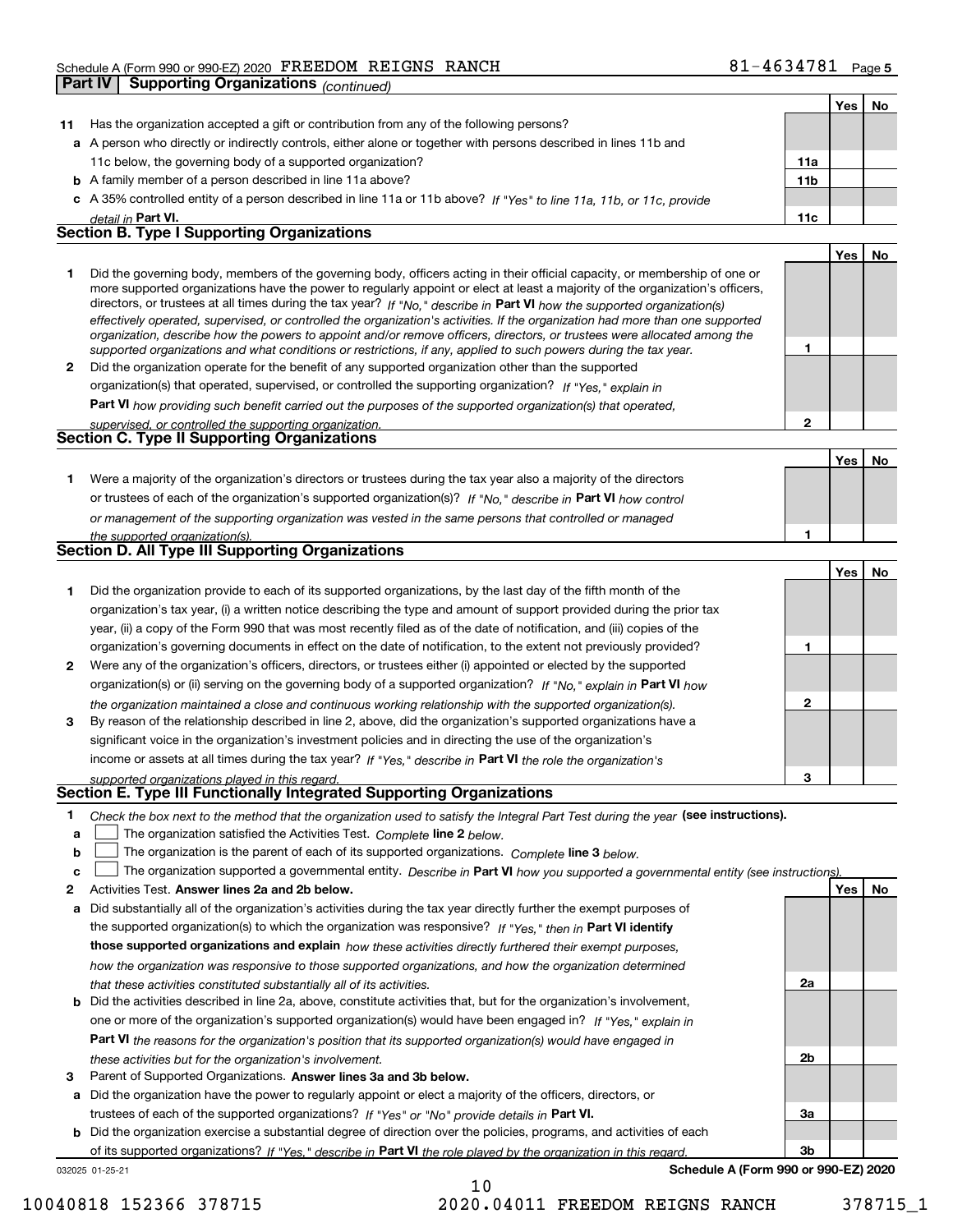### Schedule A (Form 990 or 990-EZ) 2020 Page FREEDOM REIGNS RANCH 81-4634781 **Part V** | Type III Non-Functionally Integrated 509(a)(3) Supporting Organizations

The Check here if the organization satisfied the Integral Part Test as a qualifying trust on Nov. 20, 1970 ( explain in Part VI). See instructions. All other Type III non-functionally integrated supporting organizations must complete Sections A through E.

|    | Section A - Adjusted Net Income                                                                                                   |                | (A) Prior Year | (B) Current Year<br>(optional) |
|----|-----------------------------------------------------------------------------------------------------------------------------------|----------------|----------------|--------------------------------|
| 1. | Net short-term capital gain                                                                                                       | 1              |                |                                |
| 2  | Recoveries of prior-year distributions                                                                                            | $\overline{2}$ |                |                                |
| з  | Other gross income (see instructions)                                                                                             | 3              |                |                                |
| 4  | Add lines 1 through 3.                                                                                                            | 4              |                |                                |
| 5  | Depreciation and depletion                                                                                                        | 5              |                |                                |
| 6  | Portion of operating expenses paid or incurred for production or                                                                  |                |                |                                |
|    | collection of gross income or for management, conservation, or                                                                    |                |                |                                |
|    | maintenance of property held for production of income (see instructions)                                                          | 6              |                |                                |
| 7  | Other expenses (see instructions)                                                                                                 | $\overline{7}$ |                |                                |
| 8  | Adjusted Net Income (subtract lines 5, 6, and 7 from line 4)                                                                      | 8              |                |                                |
|    | <b>Section B - Minimum Asset Amount</b>                                                                                           |                | (A) Prior Year | (B) Current Year<br>(optional) |
| 1  | Aggregate fair market value of all non-exempt-use assets (see                                                                     |                |                |                                |
|    | instructions for short tax year or assets held for part of year):                                                                 |                |                |                                |
|    | a Average monthly value of securities                                                                                             | 1a             |                |                                |
|    | <b>b</b> Average monthly cash balances                                                                                            | 1b             |                |                                |
|    | <b>c</b> Fair market value of other non-exempt-use assets                                                                         | 1c             |                |                                |
|    | d Total (add lines 1a, 1b, and 1c)                                                                                                | 1d             |                |                                |
|    | e Discount claimed for blockage or other factors                                                                                  |                |                |                                |
|    | (explain in detail in Part VI):                                                                                                   |                |                |                                |
| 2  | Acquisition indebtedness applicable to non-exempt-use assets                                                                      | $\mathbf{2}$   |                |                                |
| 3  | Subtract line 2 from line 1d.                                                                                                     | 3              |                |                                |
| 4  | Cash deemed held for exempt use. Enter 0.015 of line 3 (for greater amount,                                                       |                |                |                                |
|    | see instructions)                                                                                                                 | 4              |                |                                |
| 5  | Net value of non-exempt-use assets (subtract line 4 from line 3)                                                                  | 5              |                |                                |
| 6  | Multiply line 5 by 0.035.                                                                                                         | 6              |                |                                |
| 7  | Recoveries of prior-year distributions                                                                                            | $\overline{7}$ |                |                                |
| 8  | Minimum Asset Amount (add line 7 to line 6)                                                                                       | 8              |                |                                |
|    | <b>Section C - Distributable Amount</b>                                                                                           |                |                | <b>Current Year</b>            |
| 1  | Adjusted net income for prior year (from Section A, line 8, column A)                                                             | 1              |                |                                |
| 2  | Enter 0.85 of line 1.                                                                                                             | $\overline{2}$ |                |                                |
| 3  | Minimum asset amount for prior year (from Section B, line 8, column A)                                                            | 3              |                |                                |
| 4  | Enter greater of line 2 or line 3.                                                                                                | 4              |                |                                |
| 5  | Income tax imposed in prior year                                                                                                  | 5              |                |                                |
| 6  | <b>Distributable Amount.</b> Subtract line 5 from line 4, unless subject to                                                       |                |                |                                |
|    | emergency temporary reduction (see instructions).                                                                                 | 6              |                |                                |
| 7  | Check here if the current year is the organization's first as a non-functionally integrated Type III supporting organization (see |                |                |                                |

instructions).

Schedule A (Form 990 or 990-EZ) 2020

032026 01-25-21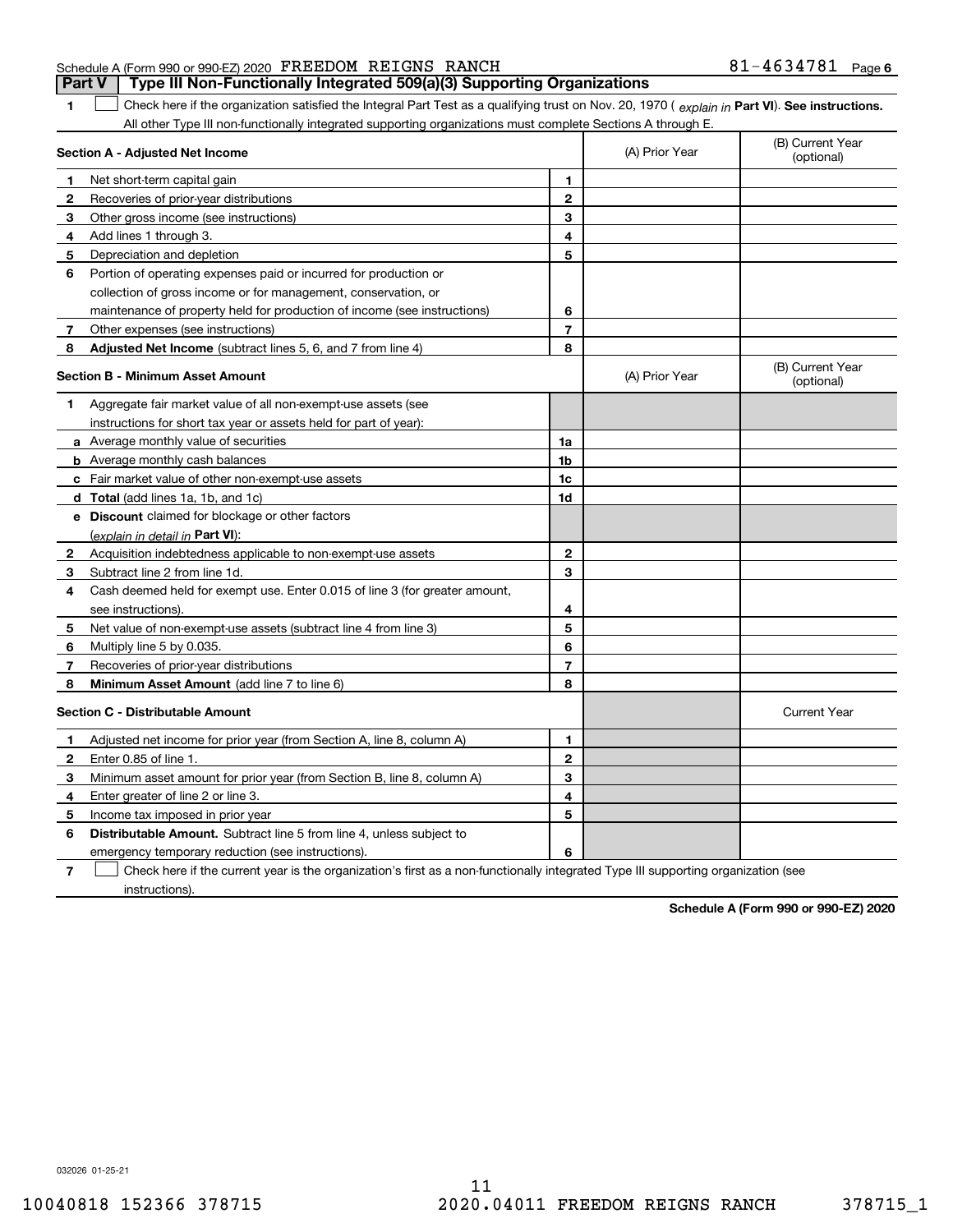|    | Type III Non-Functionally Integrated 509(a)(3) Supporting Organizations<br><b>Part V</b><br>(continued) |                             |                                       |                |                                         |  |
|----|---------------------------------------------------------------------------------------------------------|-----------------------------|---------------------------------------|----------------|-----------------------------------------|--|
|    | <b>Current Year</b><br>Section D - Distributions                                                        |                             |                                       |                |                                         |  |
|    | Amounts paid to supported organizations to accomplish exempt purposes                                   |                             |                                       | 1              |                                         |  |
| 2  | Amounts paid to perform activity that directly furthers exempt purposes of supported                    |                             |                                       |                |                                         |  |
|    | organizations, in excess of income from activity                                                        |                             | 2                                     |                |                                         |  |
| з  | Administrative expenses paid to accomplish exempt purposes of supported organizations                   |                             | 3                                     |                |                                         |  |
| 4  | Amounts paid to acquire exempt-use assets                                                               |                             |                                       | 4              |                                         |  |
| 5  | Qualified set-aside amounts (prior IRS approval required - provide details in Part VI)                  |                             |                                       | 5              |                                         |  |
| 6  | Other distributions (describe in Part VI). See instructions.                                            |                             |                                       | 6              |                                         |  |
| 7  | Total annual distributions. Add lines 1 through 6.                                                      |                             |                                       | $\overline{7}$ |                                         |  |
| 8  | Distributions to attentive supported organizations to which the organization is responsive              |                             |                                       |                |                                         |  |
|    | (provide details in Part VI). See instructions.                                                         |                             |                                       | 8              |                                         |  |
| 9  | Distributable amount for 2020 from Section C, line 6                                                    |                             |                                       | 9              |                                         |  |
| 10 | Line 8 amount divided by line 9 amount                                                                  |                             |                                       | 10             |                                         |  |
|    |                                                                                                         | (i)                         | (iii)                                 |                | (iii)                                   |  |
|    | <b>Section E - Distribution Allocations</b> (see instructions)                                          | <b>Excess Distributions</b> | <b>Underdistributions</b><br>Pre-2020 |                | <b>Distributable</b><br>Amount for 2020 |  |
| 1  | Distributable amount for 2020 from Section C, line 6                                                    |                             |                                       |                |                                         |  |
| 2  | Underdistributions, if any, for years prior to 2020 (reason-                                            |                             |                                       |                |                                         |  |
|    | able cause required - explain in Part VI). See instructions.                                            |                             |                                       |                |                                         |  |
| з  | Excess distributions carryover, if any, to 2020                                                         |                             |                                       |                |                                         |  |
|    | <b>a</b> From 2015                                                                                      |                             |                                       |                |                                         |  |
|    | <b>b</b> From 2016                                                                                      |                             |                                       |                |                                         |  |
|    | $c$ From 2017                                                                                           |                             |                                       |                |                                         |  |
|    | <b>d</b> From 2018                                                                                      |                             |                                       |                |                                         |  |
|    | e From 2019                                                                                             |                             |                                       |                |                                         |  |
|    | f Total of lines 3a through 3e                                                                          |                             |                                       |                |                                         |  |
|    | <b>g</b> Applied to underdistributions of prior years                                                   |                             |                                       |                |                                         |  |
|    | <b>h</b> Applied to 2020 distributable amount                                                           |                             |                                       |                |                                         |  |
|    | Carryover from 2015 not applied (see instructions)                                                      |                             |                                       |                |                                         |  |
|    | Remainder. Subtract lines 3g, 3h, and 3i from line 3f.                                                  |                             |                                       |                |                                         |  |
| 4  | Distributions for 2020 from Section D,                                                                  |                             |                                       |                |                                         |  |
|    | line $7:$                                                                                               |                             |                                       |                |                                         |  |
|    | <b>a</b> Applied to underdistributions of prior years                                                   |                             |                                       |                |                                         |  |
|    | <b>b</b> Applied to 2020 distributable amount                                                           |                             |                                       |                |                                         |  |
| с  | Remainder. Subtract lines 4a and 4b from line 4.                                                        |                             |                                       |                |                                         |  |
| 5  | Remaining underdistributions for years prior to 2020, if                                                |                             |                                       |                |                                         |  |
|    | any. Subtract lines 3g and 4a from line 2. For result greater                                           |                             |                                       |                |                                         |  |
|    | than zero, explain in Part VI. See instructions.                                                        |                             |                                       |                |                                         |  |
| 6  | Remaining underdistributions for 2020. Subtract lines 3h                                                |                             |                                       |                |                                         |  |
|    | and 4b from line 1. For result greater than zero, explain in                                            |                             |                                       |                |                                         |  |
|    | Part VI. See instructions.                                                                              |                             |                                       |                |                                         |  |
| 7  | Excess distributions carryover to 2021. Add lines 3j                                                    |                             |                                       |                |                                         |  |
|    | and 4c.                                                                                                 |                             |                                       |                |                                         |  |
| 8  | Breakdown of line 7:                                                                                    |                             |                                       |                |                                         |  |
|    | a Excess from 2016                                                                                      |                             |                                       |                |                                         |  |
|    | <b>b</b> Excess from 2017                                                                               |                             |                                       |                |                                         |  |
|    | c Excess from 2018                                                                                      |                             |                                       |                |                                         |  |
|    | d Excess from 2019                                                                                      |                             |                                       |                |                                         |  |
|    | e Excess from 2020                                                                                      |                             |                                       |                |                                         |  |

Schedule A (Form 990 or 990-EZ) 2020

032027 01-25-21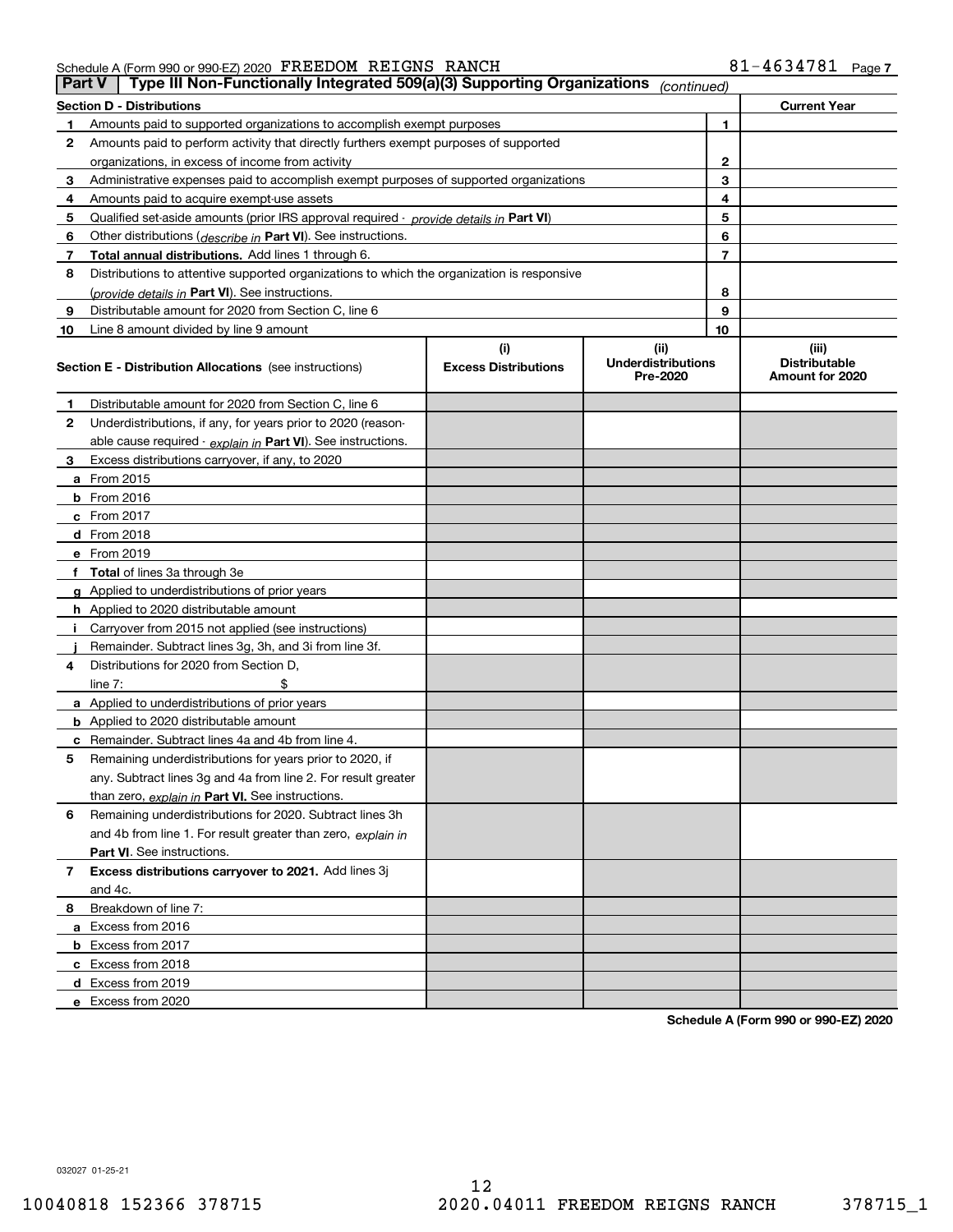| 032028 01-25-21 |  |
|-----------------|--|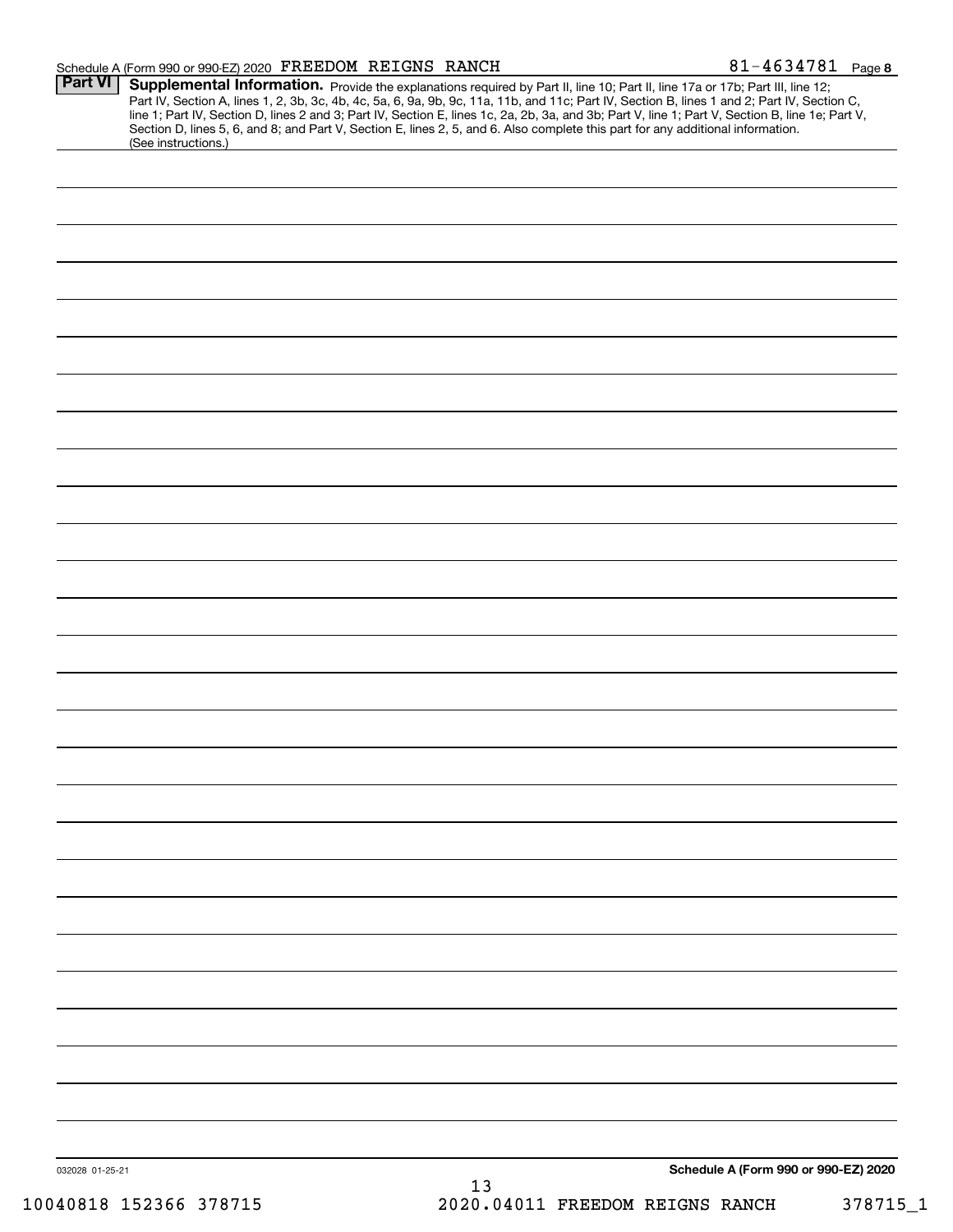Department of the Treasury Internal Revenue Service (Form 990, 990-EZ,

Name of the organization

### \*\* PUBLIC DISCLOSURE COPY \*\*

# Schedule B The Schedule of Contributors

Attach to Form 990, Form 990-EZ, or Form 990-PF. | Go to www.irs.gov/Form990 for the latest information. OMB No. 1545-0047

2020

Employer identification number

81-4634781

| FREEDOM REIGNS RANCH |  |
|----------------------|--|

| <b>Organization type (check one):</b> |                                                                                    |  |  |  |  |
|---------------------------------------|------------------------------------------------------------------------------------|--|--|--|--|
| Filers of:                            | Section:                                                                           |  |  |  |  |
| Form 990 or 990-EZ                    | $\lfloor x \rfloor$ 501(c)( 3) (enter number) organization                         |  |  |  |  |
|                                       | $4947(a)(1)$ nonexempt charitable trust <b>not</b> treated as a private foundation |  |  |  |  |
|                                       | 527 political organization                                                         |  |  |  |  |
| Form 990-PF                           | 501(c)(3) exempt private foundation                                                |  |  |  |  |
|                                       | 4947(a)(1) nonexempt charitable trust treated as a private foundation              |  |  |  |  |
|                                       | 501(c)(3) taxable private foundation                                               |  |  |  |  |
|                                       |                                                                                    |  |  |  |  |

Check if your organization is covered by the General Rule or a Special Rule. Note: Only a section 501(c)(7), (8), or (10) organization can check boxes for both the General Rule and a Special Rule. See instructions.

### General Rule

[X] For an organization filing Form 990, 990-EZ, or 990-PF that received, during the year, contributions totaling \$5,000 or more (in money or property) from any one contributor. Complete Parts I and II. See instructions for determining a contributor's total contributions.

### Special Rules

| For an organization described in section 501(c)(3) filing Form 990 or 990-EZ that met the 33 1/3% support test of the regulations under               |
|-------------------------------------------------------------------------------------------------------------------------------------------------------|
| sections 509(a)(1) and 170(b)(1)(A)(vi), that checked Schedule A (Form 990 or 990-EZ), Part II, line 13, 16a, or 16b, and that received from          |
| any one contributor, during the year, total contributions of the greater of (1) \$5,000; or (2) 2% of the amount on (i) Form 990, Part VIII, line 1h; |
| or (ii) Form 990-EZ, line 1. Complete Parts I and II.                                                                                                 |

For an organization described in section 501(c)(7), (8), or (10) filing Form 990 or 990-EZ that received from any one contributor, during the year, total contributions of more than \$1,000 exclusively for religious, charitable, scientific, literary, or educational purposes, or for the prevention of cruelty to children or animals. Complete Parts I (entering "N/A" in column (b) instead of the contributor name and address), II, and III.  $\begin{array}{c} \hline \end{array}$ 

purpose. Don't complete any of the parts unless the General Rule applies to this organization because it received nonexclusively year, contributions <sub>exclusively</sub> for religious, charitable, etc., purposes, but no such contributions totaled more than \$1,000. If this box is checked, enter here the total contributions that were received during the year for an exclusively religious, charitable, etc., For an organization described in section 501(c)(7), (8), or (10) filing Form 990 or 990-EZ that received from any one contributor, during the religious, charitable, etc., contributions totaling \$5,000 or more during the year  $\Box$ — $\Box$   $\Box$  $\begin{array}{c} \hline \end{array}$ 

Caution: An organization that isn't covered by the General Rule and/or the Special Rules doesn't file Schedule B (Form 990, 990-EZ, or 990-PF), but it **must** answer "No" on Part IV, line 2, of its Form 990; or check the box on line H of its Form 990-EZ or on its Form 990-PF, Part I, line 2, to certify that it doesn't meet the filing requirements of Schedule B (Form 990, 990-EZ, or 990-PF).

LHA For Paperwork Reduction Act Notice, see the instructions for Form 990, 990-EZ, or 990-PF. Schedule B (Form 990, 990-EZ, or 990-PF) (2020)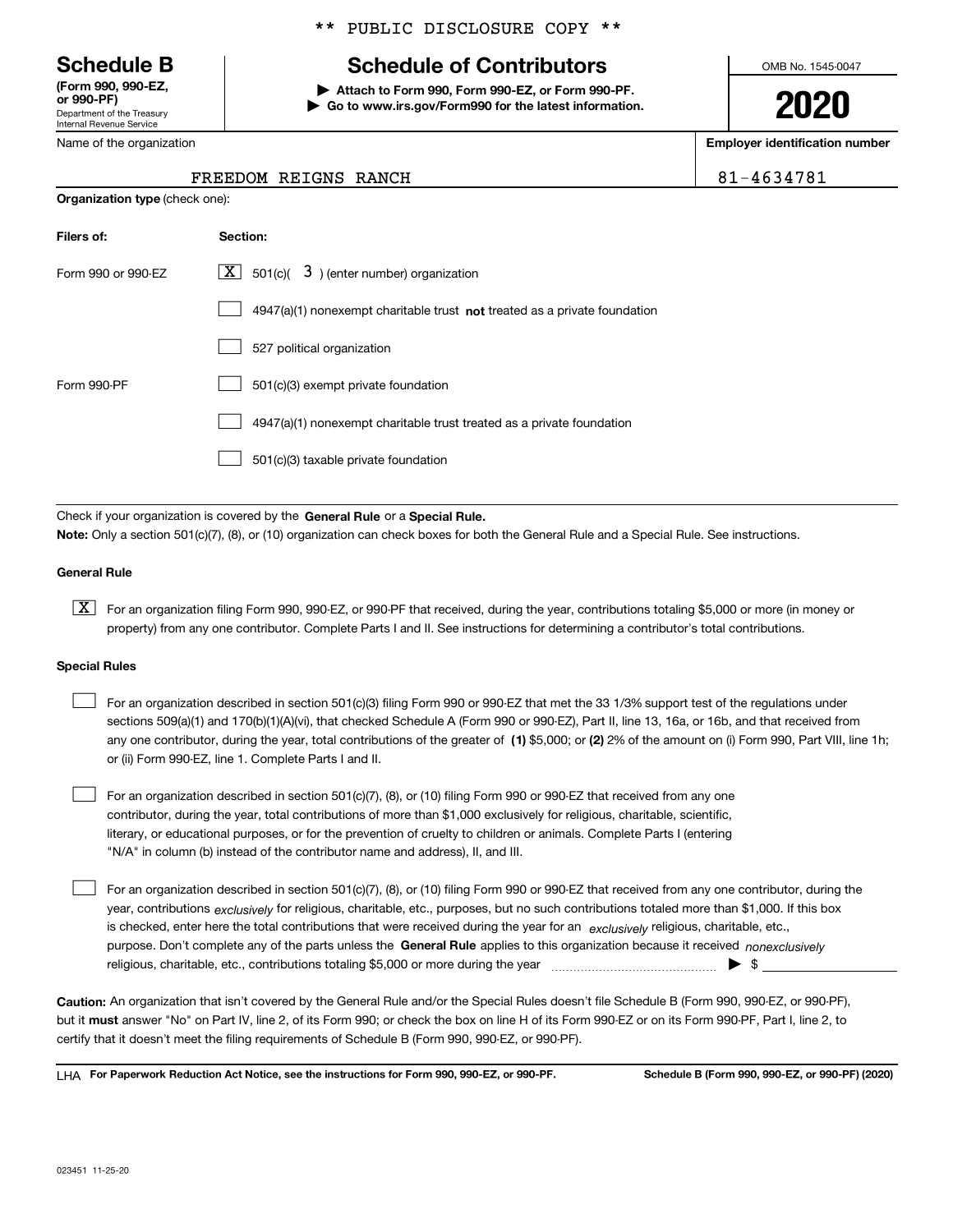Employer identification number

FREEDOM REIGNS RANCH 81-4634781

| Part I           | <b>Contributors</b> (see instructions). Use duplicate copies of Part I if additional space is needed. |                                   |                                                                                                                                     |
|------------------|-------------------------------------------------------------------------------------------------------|-----------------------------------|-------------------------------------------------------------------------------------------------------------------------------------|
| (a)<br>No.       | (b)<br>Name, address, and ZIP + 4                                                                     | (c)<br><b>Total contributions</b> | (d)<br>Type of contribution                                                                                                         |
| 1                |                                                                                                       | 6,000.<br>\$                      | $\overline{\mathbf{X}}$<br>Person<br>Payroll<br>Noncash<br>(Complete Part II for<br>noncash contributions.)                         |
| (a)<br>No.       | (b)<br>Name, address, and ZIP + 4                                                                     | (c)<br><b>Total contributions</b> | (d)<br>Type of contribution                                                                                                         |
| $\boldsymbol{2}$ |                                                                                                       | 6,000.<br>\$                      | $\overline{\mathbf{X}}$<br>Person<br>Payroll<br>Noncash<br>(Complete Part II for<br>noncash contributions.)                         |
| (a)<br>No.       | (b)<br>Name, address, and ZIP + 4                                                                     | (c)<br><b>Total contributions</b> | (d)<br>Type of contribution                                                                                                         |
| 3                |                                                                                                       | 8,068.<br>\$                      | X<br>Person<br>Payroll<br>Noncash<br>(Complete Part II for<br>noncash contributions.)                                               |
| (a)<br>No.       | (b)<br>Name, address, and ZIP + 4                                                                     | (c)<br><b>Total contributions</b> | (d)<br>Type of contribution                                                                                                         |
|                  |                                                                                                       | \$                                | Person<br>Payroll<br>Noncash<br>(Complete Part II for<br>noncash contributions.)                                                    |
| (a)<br>No.       | (b)<br>Name, address, and ZIP + 4                                                                     | (c)<br><b>Total contributions</b> | (d)<br>Type of contribution                                                                                                         |
|                  |                                                                                                       | \$                                | Person<br>Payroll<br>Noncash<br>(Complete Part II for<br>noncash contributions.)                                                    |
| (a)<br>No.       | (b)<br>Name, address, and ZIP + 4                                                                     | (c)<br><b>Total contributions</b> | (d)<br>Type of contribution                                                                                                         |
| 023452 11-25-20  |                                                                                                       | \$                                | Person<br>Payroll<br>Noncash<br>(Complete Part II for<br>noncash contributions.)<br>Schedule B (Form 990, 990-EZ, or 990-PF) (2020) |

10040818 152366 378715 2020.04011 FREEDOM REIGNS RANCH 378715\_1

15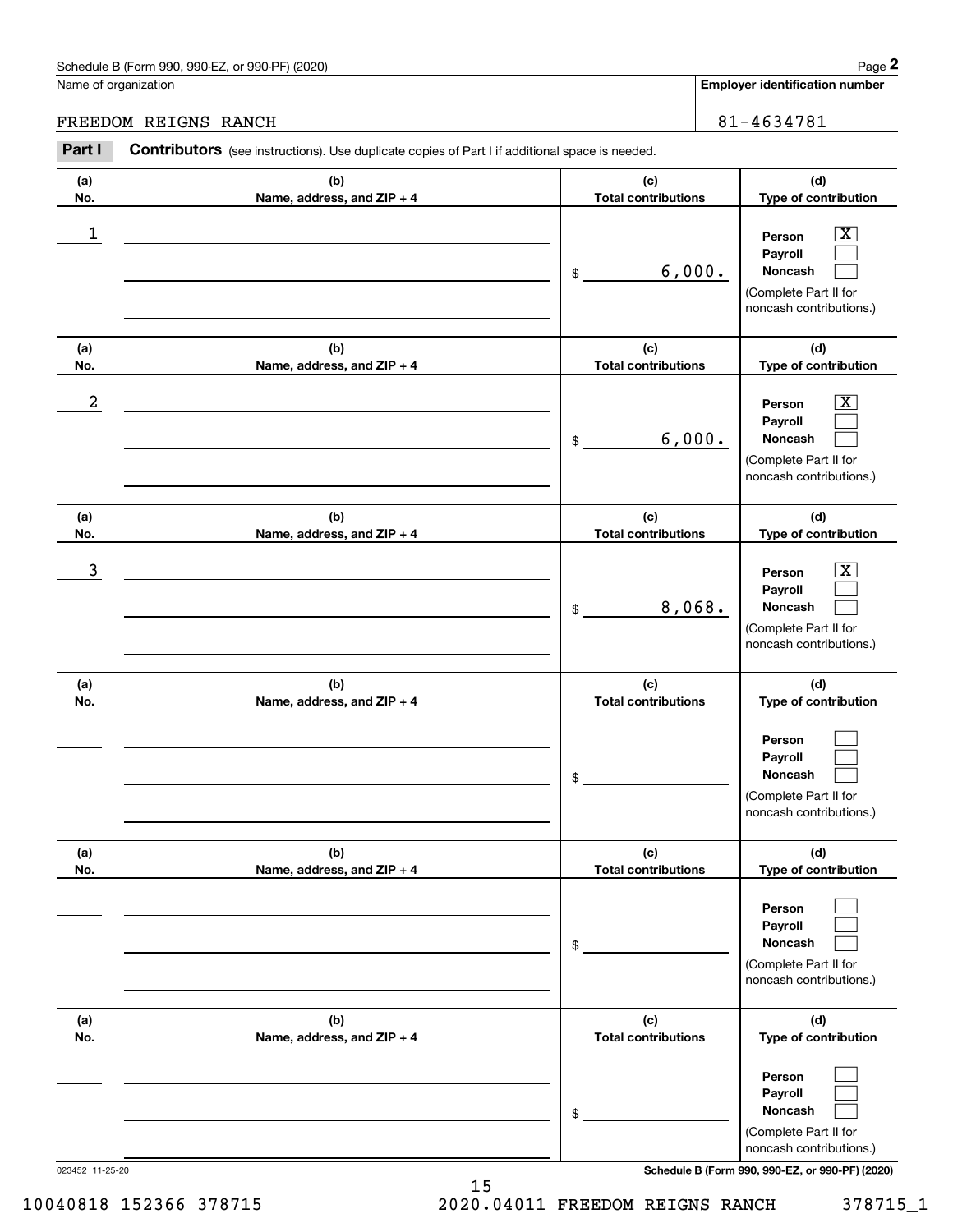Name of organization

Employer identification number

## FREEDOM REIGNS RANCH 81-4634781

Part II Noncash Property (see instructions). Use duplicate copies of Part II if additional space is needed.

| (a)<br>No.<br>from<br>Part I | (b)<br>Description of noncash property given | (c)<br>FMV (or estimate)<br>(See instructions.) | (d)<br>Date received                            |
|------------------------------|----------------------------------------------|-------------------------------------------------|-------------------------------------------------|
|                              |                                              | $\frac{1}{2}$                                   |                                                 |
| (a)<br>No.<br>from<br>Part I | (b)<br>Description of noncash property given | (c)<br>FMV (or estimate)<br>(See instructions.) | (d)<br>Date received                            |
|                              |                                              | $\frac{1}{2}$                                   |                                                 |
| (a)<br>No.<br>from<br>Part I | (b)<br>Description of noncash property given | (c)<br>FMV (or estimate)<br>(See instructions.) | (d)<br>Date received                            |
|                              |                                              | $\mathfrak{S}$                                  |                                                 |
| (a)<br>No.<br>from<br>Part I | (b)<br>Description of noncash property given | (c)<br>FMV (or estimate)<br>(See instructions.) | (d)<br>Date received                            |
|                              |                                              | $\mathfrak{S}$                                  |                                                 |
| (a)<br>No.<br>from<br>Part I | (b)<br>Description of noncash property given | (c)<br>FMV (or estimate)<br>(See instructions.) | (d)<br>Date received                            |
|                              |                                              | \$                                              |                                                 |
| (a)<br>No.<br>from<br>Part I | (b)<br>Description of noncash property given | (c)<br>FMV (or estimate)<br>(See instructions.) | (d)<br>Date received                            |
|                              |                                              | \$                                              |                                                 |
| 023453 11-25-20              |                                              |                                                 | Schedule B (Form 990, 990-EZ, or 990-PF) (2020) |

16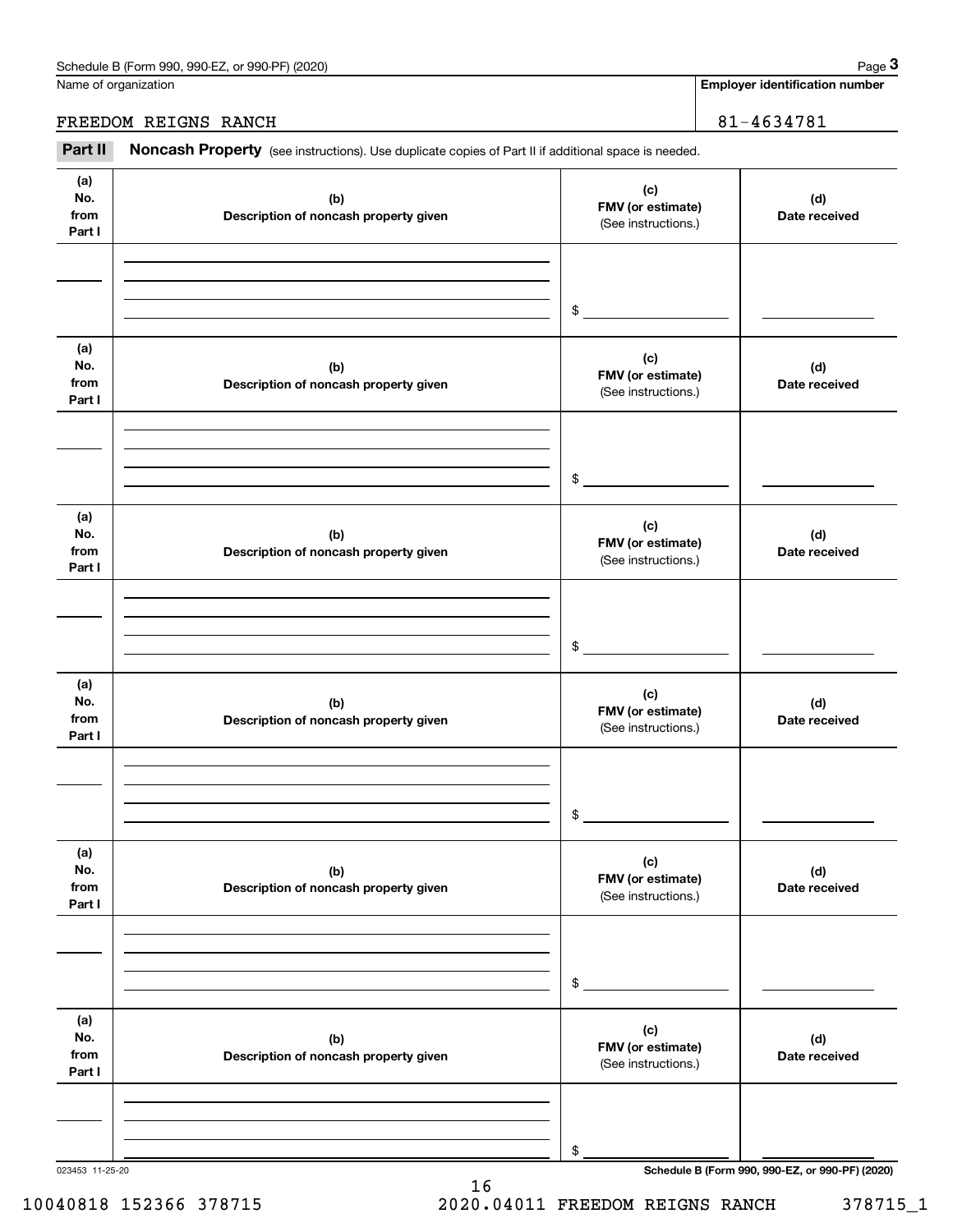| Name of organization       |                                                                                                                                                                               |                      |                                          | <b>Employer identification number</b>                                                                                                                                                                                                                                                                                                           |
|----------------------------|-------------------------------------------------------------------------------------------------------------------------------------------------------------------------------|----------------------|------------------------------------------|-------------------------------------------------------------------------------------------------------------------------------------------------------------------------------------------------------------------------------------------------------------------------------------------------------------------------------------------------|
|                            | FREEDOM REIGNS RANCH                                                                                                                                                          |                      |                                          | 81-4634781                                                                                                                                                                                                                                                                                                                                      |
| Part III                   | from any one contributor. Complete columns (a) through (e) and the following line entry. For organizations<br>Use duplicate copies of Part III if additional space is needed. |                      |                                          | Exclusively religious, charitable, etc., contributions to organizations described in section 501(c)(7), (8), or (10) that total more than \$1,000 for the year<br>completing Part III, enter the total of exclusively religious, charitable, etc., contributions of $$1,000$ or less for the year. (Enter this info. once.) $\triangleright$ \$ |
| (a) No.<br>from<br>Part I  | (b) Purpose of gift                                                                                                                                                           | (c) Use of gift      |                                          | (d) Description of how gift is held                                                                                                                                                                                                                                                                                                             |
|                            |                                                                                                                                                                               |                      |                                          |                                                                                                                                                                                                                                                                                                                                                 |
|                            | Transferee's name, address, and $ZIP + 4$                                                                                                                                     | (e) Transfer of gift |                                          | Relationship of transferor to transferee                                                                                                                                                                                                                                                                                                        |
|                            |                                                                                                                                                                               |                      |                                          |                                                                                                                                                                                                                                                                                                                                                 |
| (a) No.<br>`from<br>Part I | (b) Purpose of gift                                                                                                                                                           | (c) Use of gift      |                                          | (d) Description of how gift is held                                                                                                                                                                                                                                                                                                             |
|                            |                                                                                                                                                                               |                      |                                          |                                                                                                                                                                                                                                                                                                                                                 |
|                            | (e) Transfer of gift<br>Transferee's name, address, and ZIP + 4                                                                                                               |                      | Relationship of transferor to transferee |                                                                                                                                                                                                                                                                                                                                                 |
|                            |                                                                                                                                                                               |                      |                                          |                                                                                                                                                                                                                                                                                                                                                 |
| (a) No.<br>`from<br>Part I | (b) Purpose of gift                                                                                                                                                           | (c) Use of gift      |                                          | (d) Description of how gift is held                                                                                                                                                                                                                                                                                                             |
|                            |                                                                                                                                                                               | (e) Transfer of gift |                                          |                                                                                                                                                                                                                                                                                                                                                 |
|                            | Transferee's name, address, and ZIP + 4                                                                                                                                       |                      |                                          | Relationship of transferor to transferee                                                                                                                                                                                                                                                                                                        |
| (a) No.<br>`from<br>Part I | (b) Purpose of gift                                                                                                                                                           | (c) Use of gift      |                                          | (d) Description of how gift is held                                                                                                                                                                                                                                                                                                             |
|                            |                                                                                                                                                                               |                      |                                          |                                                                                                                                                                                                                                                                                                                                                 |
|                            | (e) Transfer of gift                                                                                                                                                          |                      |                                          |                                                                                                                                                                                                                                                                                                                                                 |
|                            | Transferee's name, address, and ZIP + 4                                                                                                                                       |                      |                                          | Relationship of transferor to transferee                                                                                                                                                                                                                                                                                                        |
| 023454 11-25-20            |                                                                                                                                                                               |                      |                                          | Schedule B (Form 990, 990-EZ, or 990-PF) (2020)                                                                                                                                                                                                                                                                                                 |

17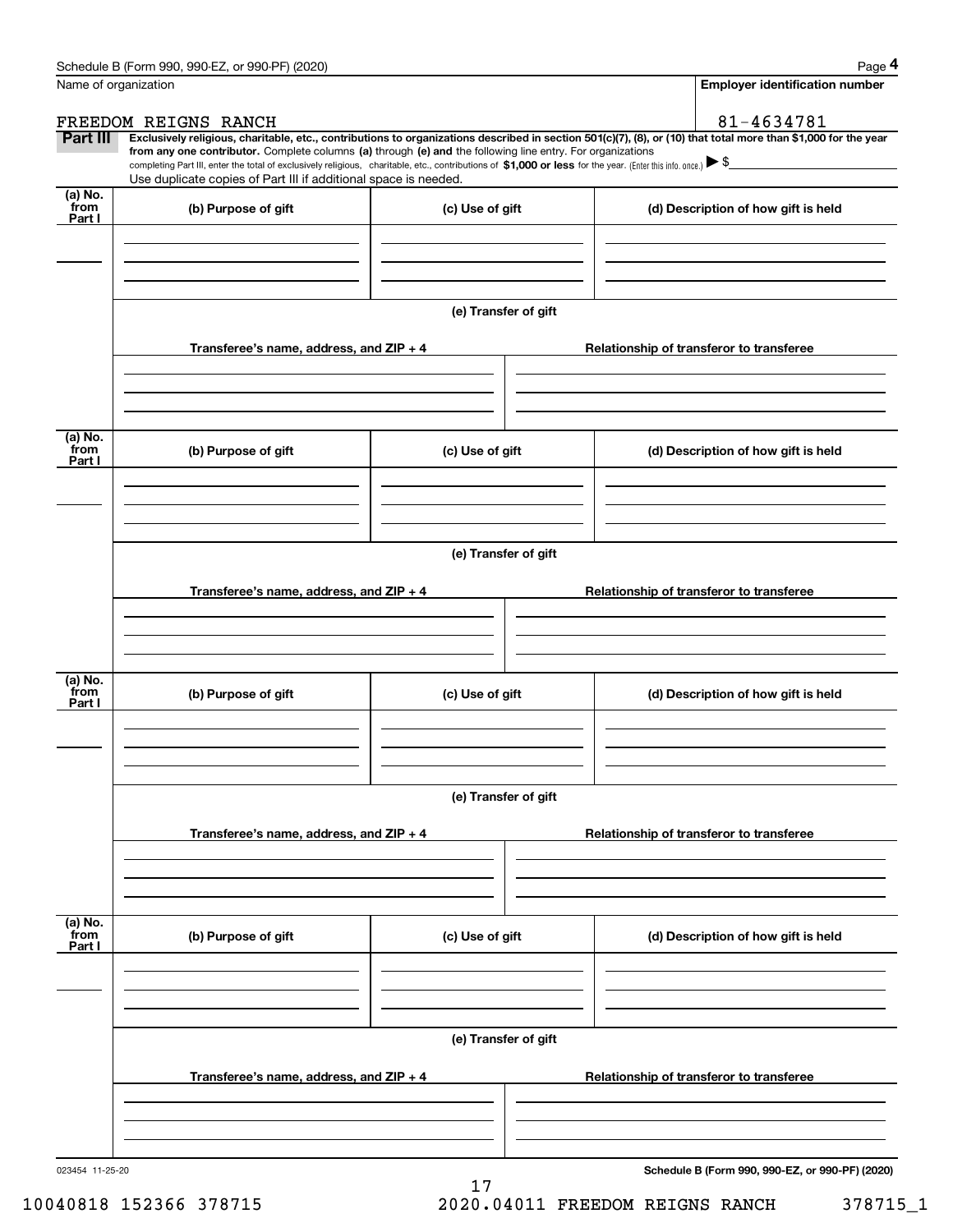(Form 990 or 990-EZ)

Department of the Treasury Internal Revenue Service Name of the organization

### OMB No. 1545-0047 Complete to provide information for responses to specific questions on Form 990 or 990-EZ or to provide any additional information. SCHEDULE O Supplemental Information to Form 990 or 990-EZ  $\frac{1008 \text{ Na} - 1545 \cdot 0.02}{2020}$

| Attach to Form 990 or 990-EZ. ▶ Go to www.irs.gov/Form990 for the latest information.

Open to Public **Inspection** Employer identification number

FREEDOM REIGNS RANCH 81-4634781

# FORM 990-EZ, PART I, LINE 7, GROSS PROFIT FROM SALES OF INVENTORY:

| INCOME:                                                                                                       |                                      |
|---------------------------------------------------------------------------------------------------------------|--------------------------------------|
| 1. GROSS RECEIPTS                                                                                             | 168.                                 |
| 2. RETURNS AND ALLOWANCES                                                                                     | 0.                                   |
| 3. LINE 1 LESS LINE 2                                                                                         | 168.                                 |
| 4. COST OF GOODS SOLD (LINE 13)                                                                               | 0.                                   |
| 5. GROSS PROFIT (LINE 3 LESS LINE 4)                                                                          | 168.                                 |
| FORM 990-EZ, PART I, LINE 8, OTHER REVENUE:                                                                   |                                      |
| DESCRIPTION OF OTHER REVENUE:                                                                                 | AMOUNT:                              |
| REIMBURSED EXPENSES (RELATED)                                                                                 | 600.                                 |
| FORM 990-EZ, PART I, LINE 14, OCCUPANCY, RENT, UTILITIES, AND MAINTENANCE:                                    |                                      |
| DESCRIPTION OF EXPENSES:                                                                                      | <b>AMOUNT:</b>                       |
| DEPRECIATION                                                                                                  | 6,000.                               |
| OTHER EXPENSES                                                                                                | 17,000.                              |
| TOTAL TO FORM 990-EZ, LINE 14                                                                                 | 23,000.                              |
| FORM 990-EZ, PART I, LINE 16, OTHER EXPENSES:                                                                 |                                      |
| DESCRIPTION OF OTHER EXPENSES:                                                                                | AMOUNT:                              |
| <b>AUTO</b>                                                                                                   | 6,022.                               |
| GENERAL PROGRAM EXPENSES                                                                                      | 9,217.                               |
| HORSE CARE                                                                                                    | 24,369.                              |
| <b>INSURANCE</b>                                                                                              | 2,030.                               |
| MISCELLANEOUS                                                                                                 | 346.                                 |
| MARKETING                                                                                                     | 6,424.                               |
| LHA For Paperwork Reduction Act Notice, see the Instructions for Form 990 or 990-EZ.<br>032211 11-20-20<br>10 | Schedule O (Form 990 or 990-EZ) 2020 |

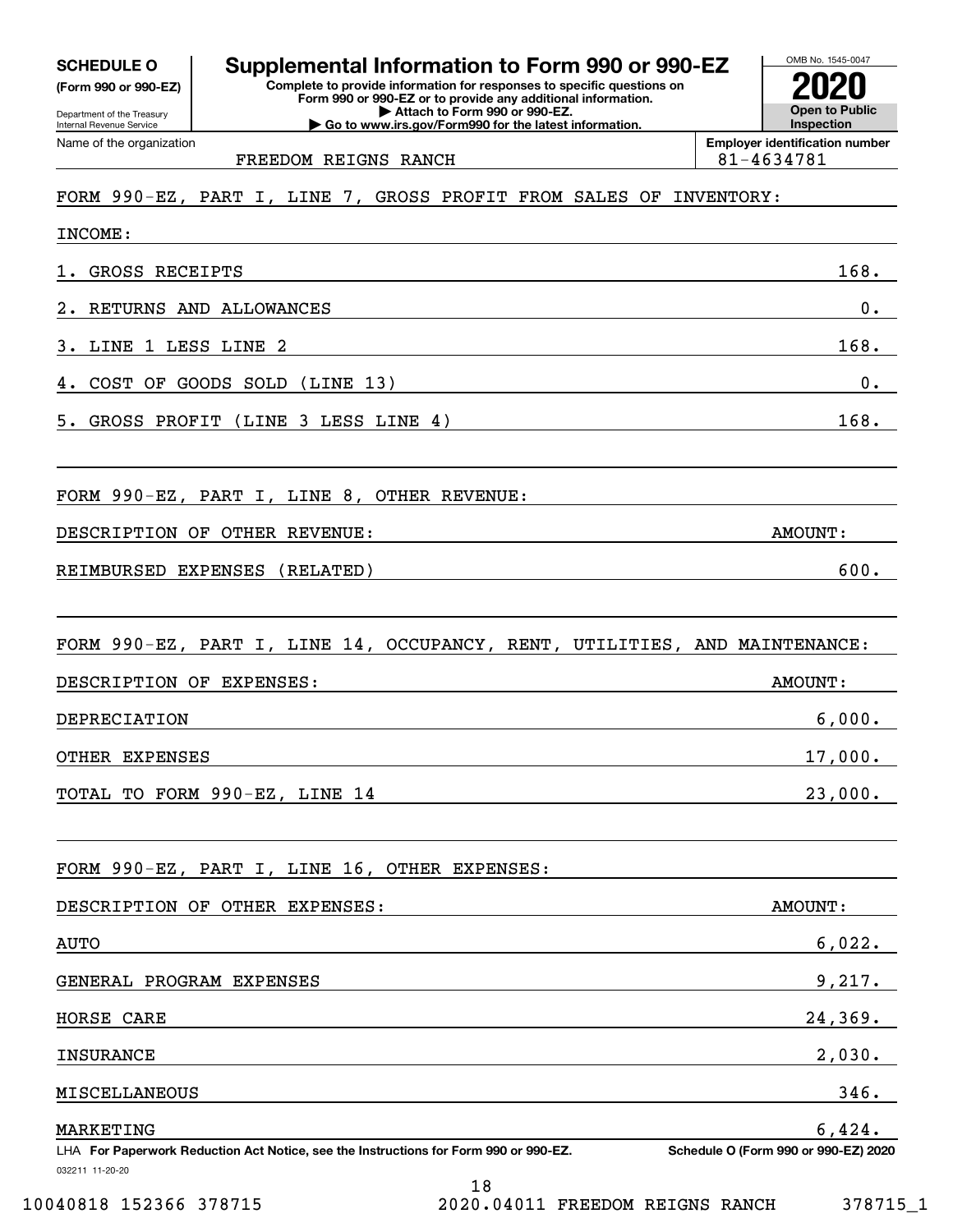| Schedule O (Form 990 or 990-EZ) 2020             |                                                     | Page 2     |
|--------------------------------------------------|-----------------------------------------------------|------------|
| Name of the organization<br>FREEDOM REIGNS RANCH | <b>Employer identification number</b><br>81-4634781 |            |
| LICENSES<br>TAXES AND                            |                                                     | 55.        |
| GENERAL FARM RELATED EXPENSES                    |                                                     | 7,940.     |
| SUBSCRIPTIONS<br>DUES<br>&                       |                                                     | 663.       |
| TOTAL TO FORM 990-EZ, LINE 16                    |                                                     | 57,066.    |
|                                                  |                                                     |            |
| FORM 990-EZ, PART II, LINE 24, OTHER ASSETS:     |                                                     |            |
| DESCRIPTION                                      | BEG.<br>OF YEAR<br>END                              | OF<br>YEAR |
| OTHER DEPRECIABLE ASSETS                         | 24,000.                                             | 18,000.    |

FORM 990-EZ, PART III, PRIMARY EXEMPT PURPOSE - FREEDOM REIGNS RANCH'S

PRIMARY PURPOSE IS TO PROVIDE A POSITIVE, SAFE, AND STRUCTURAL RANCH

ENVIRONMENT FOR CHILDREN AND YOUNG ADULTS, INCLUDING THOSE WHO HAVE

BEEN THROUGH TRAUMA AND OTHER LIFE CHALLENGES.

FORM 990-EZ, PART III, LINE 28, PROGRAM SERVICE ACCOMPLISHMENTS:

SERVING CHILDREN AND YOUNG ADULTS IN THE ONE-ON-ONE

SESSION PROGRAM BY PROVIDING INTENTIONAL MENTORSHIP.

ONE-ON-ONE SESSIONS ARE FOR CHILDREN AND YOUNG ADULTS WHO

HAVE BEEN THROUGH TRAUMA AND OTHER LIFE-CHALLENGES. MANY ARE FROM "AT

RISK" SITUATIONS.

SESSION PROGRAM:

AT NO COST TO PARTICIPANTS, FREEDOM REIGNS RANCH INVESTED 2016.5 MENTOR

HOURS WITH PROGRAM PARTICIPANTS IN 2020, WHICH INCLUDED:

-SERVING CHILDREN AND YOUNG ADULTS IN THE ONE-ON-ONE SESSION PROGRAM BY

PROVIDING INTENTIONAL MENTORSHIP

-SERVING YOUTH AND YOUNG ADULTS (AGES 10-24) IN THE "JUNIOR RANCHER"

SMALL GROUP MENTORSHIP PROGRAM, ALLOWING MORE CHILDREN AND TEENS TO BE

19

A PART OF RANCH PROGRAMS BY IMPROVING EFFICIENCY WHILE STILL

032212 11-20-20

Schedule O (Form 990 or 990-EZ) 2020